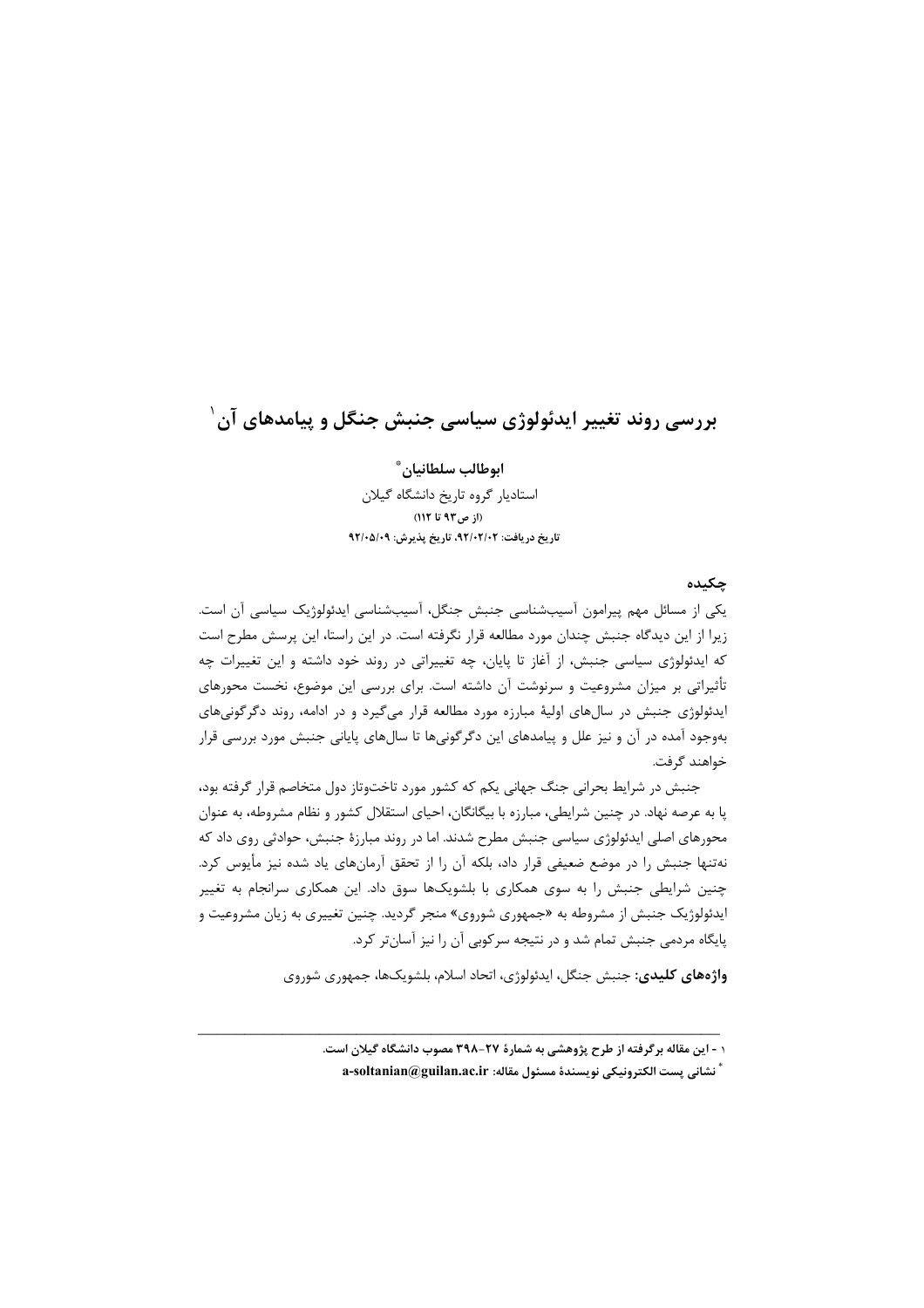#### مقدمه

هرچند پیرامون رخدادهای گوناگون جنبش جنگل پژوهشهای متعددی انجام شده، از منظر آسیبشناسی، بهویژه آسیبشناسی ایدئولوژیک، چندان مورد بررسی و تجزیه و تحلیل قرار نگرفته است. دربارهٔ علل و چگونگی شکل گیری اهداف و آرمانهای اولیهٔ جنبش جنگل، باید اوضاع اجتماعی و شرایط تاریخی|ی را که جنبش در آن متولد شده است مورد مطالعه قرار داد. شکل گیری جنبش و ایدهئولوژی آن برآمده از شرایط تاریخی و بحرانی دورهای بود که کشور ناخواسته درگیر جنگ جهانی یکم و تاختوتاز بیگانگان و غرق در هرجومرج و بحرانهای اقتصادی- اجتماعی شده بود. از سوی دیگر، از دولتهای ناتوانی که یکی پس از دیگری رویکار میآمدند نیز کاری ساخته نبود. در چنین شرایطی بود که جنبش در صدد طرد بیگانگان، احیای استقلال کشور، رفع فساد تشکیلاتی و احیای نظام مشروطه بر آمد و این اهداف به عنوان محورهای ایدئولوژیک سیاسی آن مطرح شدند.

اما درخصوص احیای نظام مشروطه، جنبش معتقد به حفظ استقلال قوای مشروطه و جايگاه قانوني شخص پادشاه بود. درعينحال، تا رسيدن به يک قوهٔ مجريهٔ صالح و مقتدر و رفع فساد تشکیلاتی، جنبش، یک دورهٔ انتظار را در پیش گرفته بود که در آن دوره خود را موظف به اطاعت از یادشاه مشروطه (احمدشاه) و دولتی که قابل تحمل باشد میدانست. چنان که خواهد آمد، جنبش در عمل نیز این باور خود را به اثبات رسانده بود. ازاین٫و، بررسی جایگاه پادشاه و قوهٔ مجریهٔ مطلوب در ایدئولوژی سیاسی جنبش، بخشی از این نوشته را تشکیل میدهد.

مسئلهٔ دیگر در همین راستا، موضوع «اتحاد اسلام» است؛ آیا این تنها یک عنوان برای جنبش بوده یا بخشی از ایدئولوژی آن را نیز تشکیل میداده و اینکه چه رابطهای با اتحاد اسلام عثمانی داشته است؟ این موضوع نیز در جای خود مورد بررسی قرار خواهد گرفت. در بخشی دیگر، با برشماری ضعفهای جنبش ـ بهعنوان علل رویآوری به بلشویکها و همکاری با آنها ـ روند تدریجی تأثیرگذاری بلشویکها بر جنبش و دگر گونی های پدید آمده در ایدئولوژی آن مطالعه خواهد شد.

## اهداف و ايدئولوژي اوليۀ جنبش

برای شناخت ایدئولوژی و اهداف اولیهٔ جنبش جنگل باید دید که هستهٔ نخستین جنبش در چه شرایط تاریخی و اجتماعی و با چه انگیزههایی شکل گرفت. چنان که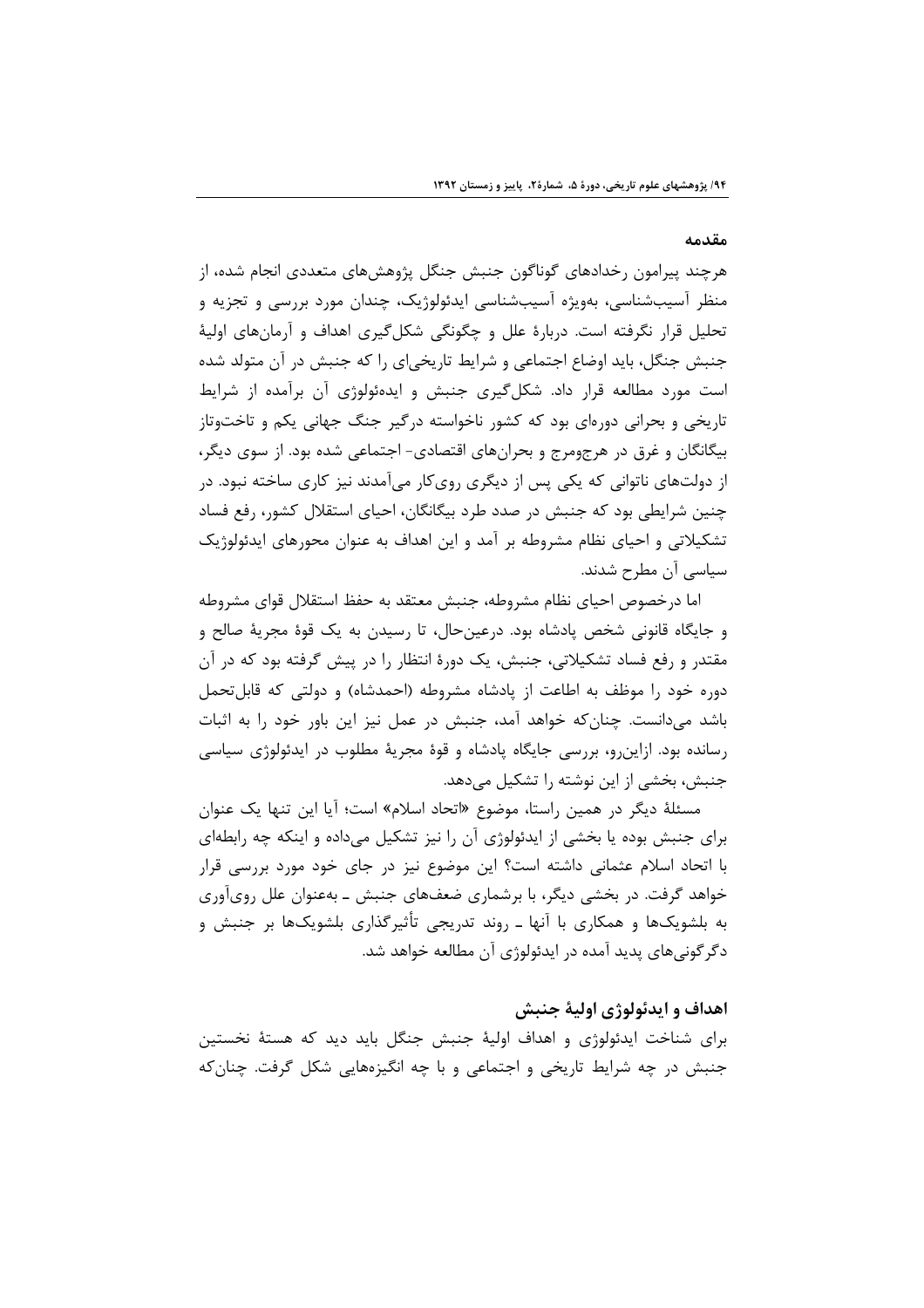اشاره شد، این جنبش در گرماگرم جنگ جهانی یکم و در شرایطی در منطقهٔ گیلان شکل گرفت که ایران با وجود اعلام بی طرفی، مورد تجاوز و تاختوتاز دول بیگانه، بهویژه روس و انگلیس قرار گرفته و استقلال کشور به خطر افتاده بود. در پایتخت نیز دولتهای ناتوان، یکی پس از دیگری سقوط میکردند و ایران سراسر غرق در بحرانهای اقتصادی و اجتماعی، فقر عمومی و ناامنی شده و در آتش هرجومرج میسوخت (کوهستانینژاد، ص ۲۵). در چنین شرایط تاریخی، میرزا کوچکخان در تهران، با شماری از مردان دین و سیاست گفتگوهایی پیرامون اوضاع عمومی کشور، لزوم اعادهٔ مشروطیت و چگونگی مبارزه با عوامل استبداد انجام داد. در این رایزنیها، عدهٔ بیشتری از آنان بر «اقدامات حاد و مقاومت مسلحانه» برای مقابله با دشمن تأکید داشتند. نتیجهای که از آن گفتگوها بهدست آمد این بود که اگر کانون مقاومتی بر علیه بیدادگری بیگانگان ایجاد شود، سبب کاهش فشارهای آنان خواهد شد و «رؤسای ملیّون» نیز از آن پشتیبانی خواهند کرد (فخرایی، ص ۲۴). در نتیجه، یک راهبرد مبارزهٔ مسلحانه برای دستیافتن به اهداف یاد شده، در پیش گرفته شد و میرزا همراه با میرزا علی خان دیوسالار، یکی از مجاهدان مشروطیت، بهمنظور آغاز مبارزه، به سوی مازندران رهسیار شدند. سیس میرزا به تنهایی از مازندران عازم گیلان گردید <sup>(۱)</sup>.

بنا بر آنچه گفته شد، و چنان که از اسناد و مدارک دیگر نیز برمیآید، اهداف و ایدئولوژی سیاسی اولیهٔ جنبش، بر طرد بیگانگان، حفظ استقلال کشور و احیای نظام مشروطه قرار گرفته بود. هر یک از این مؤلفههای ایدئولوژیک در «روزنامهٔ جنگل»، ارگان رسمی جنبش نیز بهروشنی بازتاب یافته است. به عنوان مثال، دربارهٔ «استقلال» نوشت: «ما قبل از همهچیز طرفدار استقرار استقلال مملکت ایرانیم، استقلال به تمام معنی کلمه، یعنی بدون اندک دخالت و نظریاتی از هیچ دولت اجنبی» (س۱، ش۲۸، ۱۵جمادیالآخر ۱۳۳۶، ص۲). علاوه بر استقلال، دیگر مؤلفهها نیز چنین مورد تأکید قرار گرفته|ند: «... و بالأخره آمال قلبي جنگليها، مرام واقعي جنگليها، مقاصد حقيقي جنگلی ها، افتتاح شورای ملی، استحکام مبانی مشروطیت، استقلال مملکت، راحت ملت، محو ظلم و استبداد، قلع و قمع ريشهٔ تعدي و خيانت، مصونيت وطن از تعرض دشمنان است» (س ١، ش١٣، ٢۴ ذيحجه ١٣٣۵، ص۴). چنين انديشههايي در ربط با نظام حكومت آرمانی، در مرامنامهٔ جنبش نیز بهصورت ریزتری بیان شدهاند. در مقدمه و مواد اول و دوم مرامنامه، از تفکیک قوای مقننه و مجریه، مسئولیت قوهٔ مجریه در برابر منتخبان ملت و اعمال حاکمیت اکثریت به واسطهٔ همان منتخبان سخن رفته است<sup>(۱)</sup>. بااینهمه،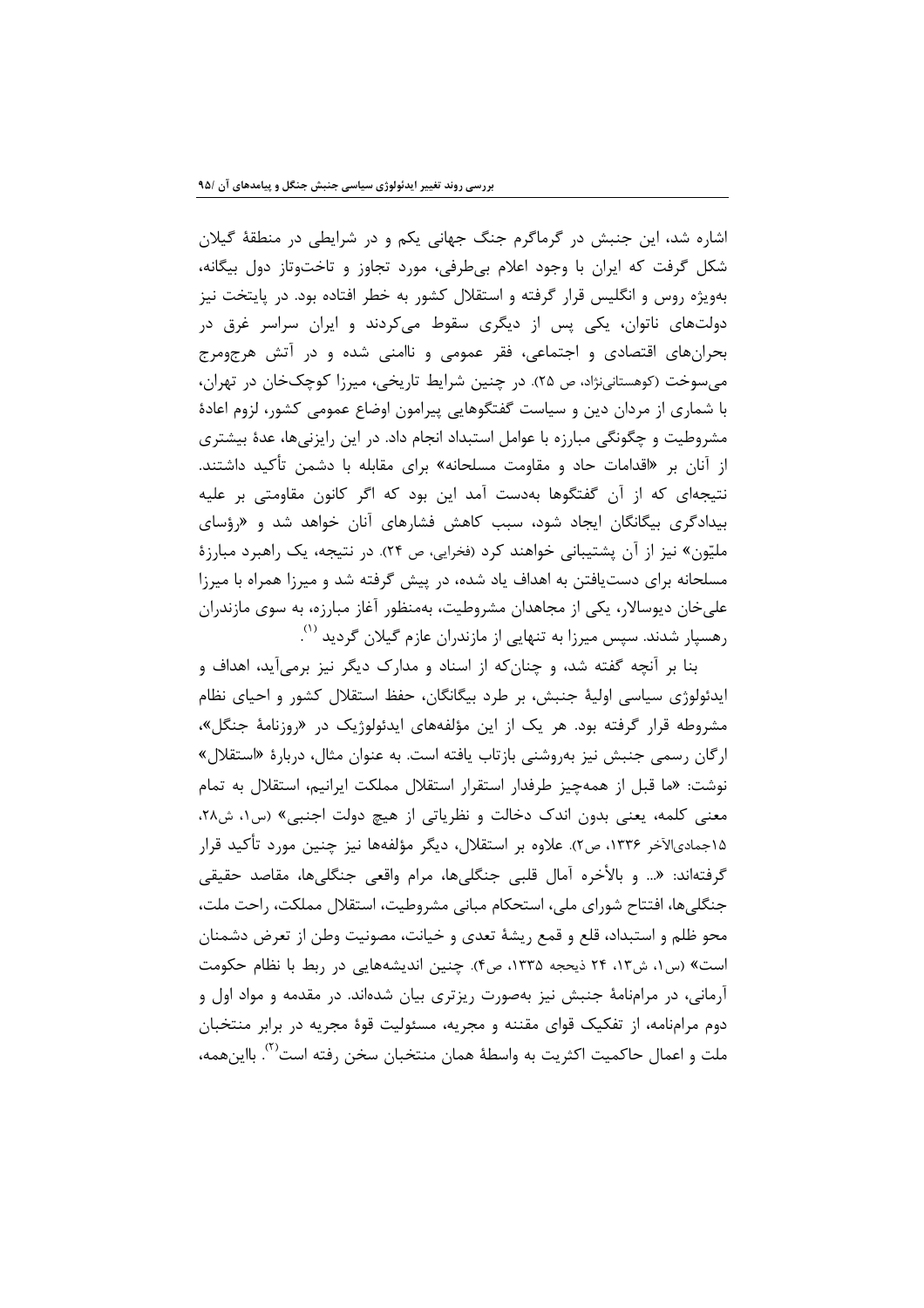جنبش در بسط ایدئولوژی سیاسی خود، برخی از این مفاهیم را بهطور مفصلتری تبیین کرده است:

الف- دولت (قوة مجريه) مطلوب در انديشة سياسي جنبش: از همان آغاز مبارزه، جنبش بر این باور بود که نبود یک قوهٔ مجریهٔ مقتدر، صالح و شایستهسالار عامل بسیاری از فساد و تباهیها است. یکی از رهبران وزین جنبش، حاج احمد کسمایی، بر این باور بود که باید حکومت مرکزی تقویت شود تا کار مملکت سر و سامان یابد (آلیانی، ص ۴۴). در همین راستا، شخص میرزا نیز بر یک قوهٔ مجریهٔ مرکب از عناصر صالح تأکید داشت. وی چنین ایدهای را در مذاکره با نمایندگان انگلیس ـ این گونه بیان داشت که قیام جنگل<sub>ی</sub>ها «صرفاً برای ریشهکن کردن عناصر فاسد و خائن مملکت» است و اگر با پشتیبانی «آزادیخواهان و عناصر صالح» به مرکز مملکت دست یابد، همان عناصر را جمع کرده و تشکیل حکومت ۱٫ به آنان تکلیف خواهد کرد (گیلک، ص۱۰۷). روزنامهٔ جنگل نیز در مقالهای پیرامون تشکیلات یک دولت سالم و شایستهسالار نوشت:

«قبل از همهچیز مرکزیتدادن به دولت را تقدیس و احترام مینماییم… بعد از احراز استقلال، اصلاحات اساسی مملکت و رفع فساد تشکیلات دولتی نقطهنظر ماست که هرچه برسر ایران آمده از فساد تشکیلات است و بس… . مایلیم که امتیازات فضلی کاملاً مراعات گردد و این اسم که دوازده سال است شنیده میشود دارای معانی شود.» (س ۱، ش ۲۸، ۱۵جمادیالآخر ۱۳۳۶، ص۲)

جنبش در سالهای اولیهٔ مبارزهٔ خود، یک دورهٔ انتظار را به امید «تصفیهٔ مرکز» و شکل گیری دولت مطلوب گذراند. در این دوره، جنبش خود را موظف میدانست که تا رسیدن به مطلوب، از دولتهایی که قابلتحمل باشند پیروی نماید نه از هر دولت وابسته و فاسدی که بر سر کار آید. در این راستا، هیئت اتحاد اسلام (رهبری جنبش) در سال ۱۲۹۶هـش (۱۳۳۵هـق)، طي تلگرافي به دولت علاءالسلطنه، ديدگاه خود را چنین ابراز داشت: «واضح است که منتهی آمال فدائیان آن بوده است [که] گیلان و طوالش کاملاً در تحت اوامر مطاعهٔ هیات دولت بوده و ابداً دخل و تصرف در اموری که خارج از وظیفهٔ یک ملت مطیع است نکند». در ادامه نیز خود را تابع «اوامر دولت» دانسته و خواستار سرعت در «افتتاح دارالشورا» گردیده و این موضوع را دال بر قانون پرستی هیئت اتحاد اسلام دانست (گنجینه اسناد، ص ۳۵، سند ش۵). هرچند این کابینه براي جنبش قابل تحمل بود و به اصطلاح «وجودش به از عدم صرف بود»، اما پس از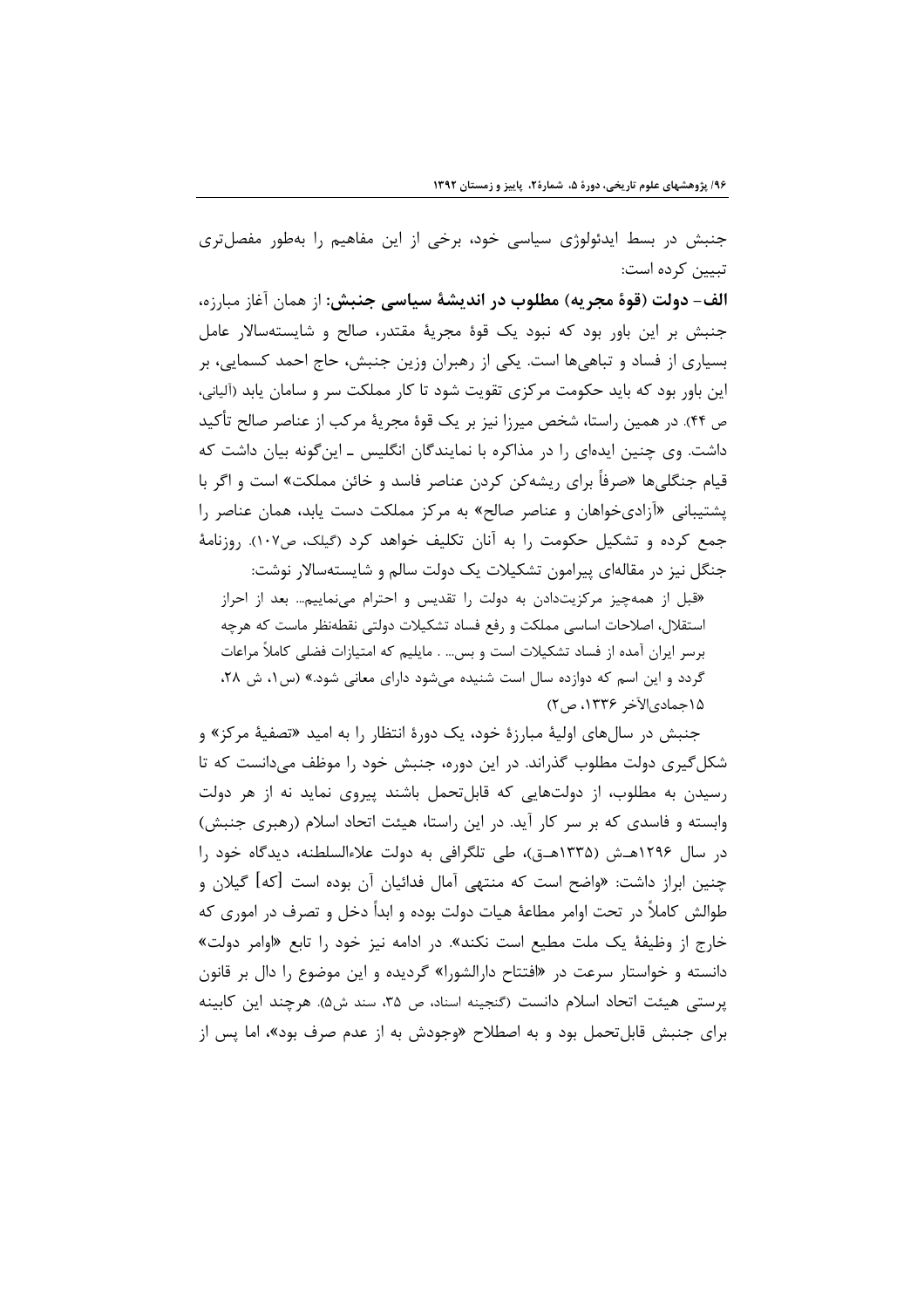سقوط آن، كابينهٔ عينالدوله رويكار آمد كه با واكنش منفي اتحاد اسلام روبرو شده بود (کوهستانی،نژاد،ص۲۴)<sup>(۳)</sup> .

البته جنبش در عمل نیز اطاعت از دولت مرکزی و شاه را در مواردی به اثبات رسانده بود. به عنوان مثال، در سال ۱۲۹۵هـش(۱۳۳۵هـق)، پس از ایجاد همکاری میان رؤسای ایل شاهسون خلخال و جنبش جنگل، جنبش با کمک قوای دولتی، اهالی سراب را از ستم و غارت «اسماعیل خان سرهنگ سرابی» رهانید. این کار بر عظمت جنبش در خلخال و مناطق اطراف آن نیز افزود (گیلک، ص۶۰). همچنین در فروردین۱۲۹۷-(جمادیالثانی ۱۳۳۶)، اسیران انگلیسی (کنسول و رئیس بانک شاهی رشت) را بنا به درخواست دولت آزاد کرد (سادات عظیمی، ص۶۵، سند ش۲۶). اما هرگاه دولت یا رجال فاسدی برسر کار بودند، جنبش از شاه تقاضای «تصفیهٔ مرکز» را داشت (گنجینهٔ اسناد، ص٣٨، سند ش١٢). در اين حالت، جنبش نهتنها تسليم چنين دولتي نمي شد، بلكه در مواردی با قوای آن برخورد نیز مے کرد که یک نمونهٔ مشخص آن زدوخوردهای جنبش با قواي دولت وثوق|لدوله بود.

ب- جايگاه پادشاه در ايدئولوژي جنبش: چنانکه آمد، جنبش، خواهان احياي بی کموکاست نظام مشروطه بود. از سویی، چون در نظام مشروطهٔ سلطنتی، پادشاه جايگاه قانوني و اختيارات مخصوص و محدود به خود را داشت، جنبش نيز بر آن جايگاه باور داشت و آنرا واجبالاطاعه میدانست. این باور در روزنامهٔ جنگل چنین بازتاب یافته بود: «گیلانی فدایی شاه است و غیر از ترقی سلطنت آن اعلی حضرت و حفظ این کشور قديم مقصودي ندارد» (س١، ش٢٧، ٧ جماديالثاني۱۳۶۶، ص١). همچنين، جنگليها تمام کارهای خود را بهنام شاه و اساس مشروطیت انجام میدادند. آنان در تمام نوشتهها و تظاهرات خود، اسم و مقام شاه را مقدس می شمردند و بهنام شاه اقدام می کردند. جنگلیها در مذاکرات خود میگفتند که با شاه مخالفتی نداشته و تنها با دولت وثوق|لدوله و همانند آن مخالف میباشند و خواهان انعقاد مجلس و اخراج قوای بیگانه هستند. آنان به دلیل همان باوری که به جایگاه یادشاه در نظام مشروطه دشتند، در مکاتبات رسمی خود در بالای نامهها و پاکتها، عبارت چایی «بنام اعلی حضرت احمدشاه قاجار» را قيد مي كردند (يقيكيان، صص۴۵۳ و ۶). به عنوان مثال، بر بالاي اعتبارنامهٔ میرزا اسماعیل رسول;اده ــ که برای ایجاد اتحاد تر کمانان با جنگل به استرآباد ,فته بود ـ عبارت «بنام نامي اعلى حضرت سلطان احمدشاه خلداله ملكه» قيد شده بود <sup>(٢)</sup>.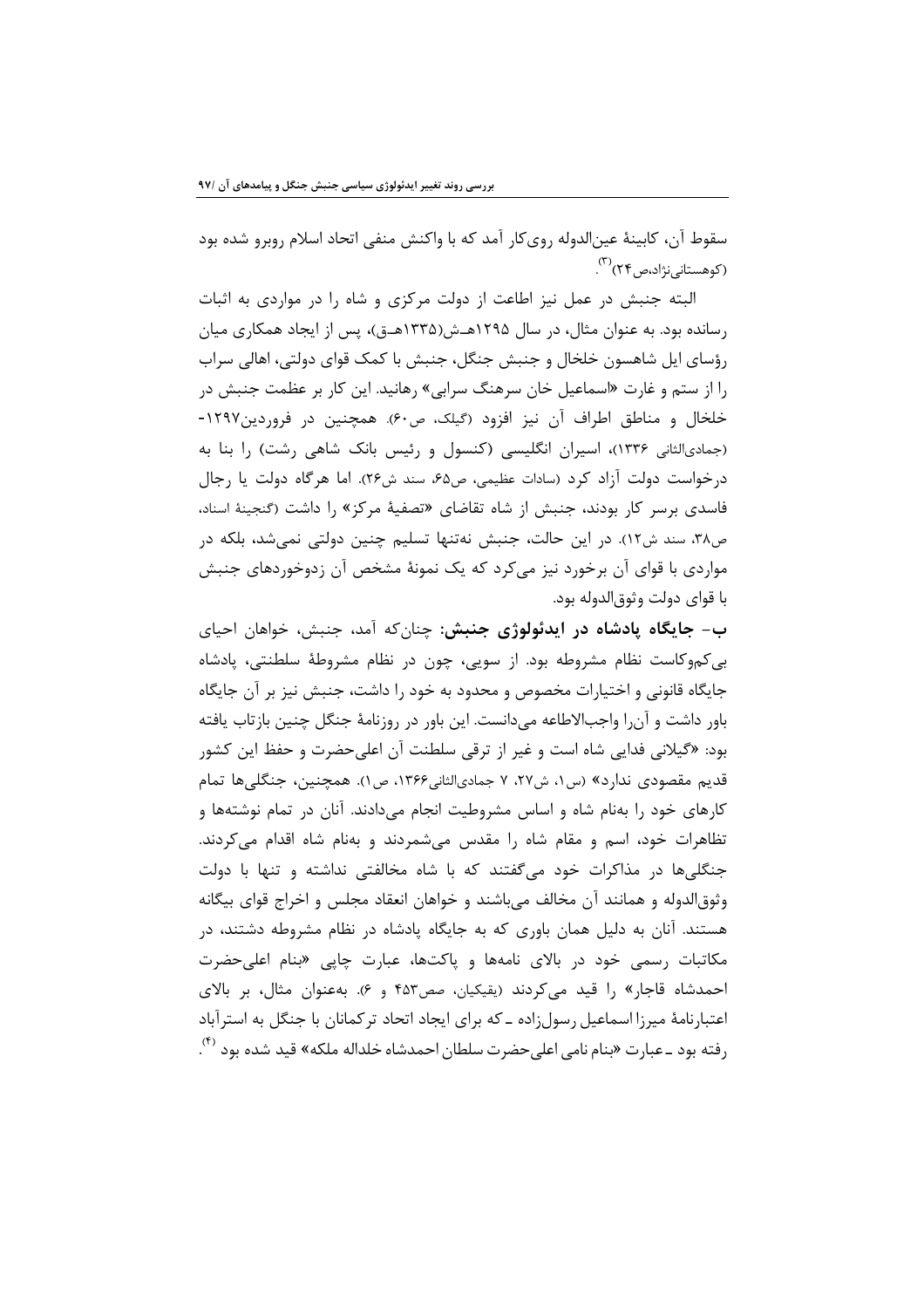درعینحال، جنبش جنگل در این زمان بر این تصور بود که شاه از اوضاع درهمریخته و پریشان کشور آگاه نیست و علتش آنست که عدهای از رجال فاسد که شاه را محاصره کردهاند، نمی گذارند که وی از اوضاع مملکت چنان که هست آگاه گردد. روزنامهٔ جنگل در این باره نوشت:

«هرگز تصدیق نخواهیم کرد که شخص اعلیحضرت از اوضاع امروزه مستحضر است، برای اینکه پادشاه یک مملکت که بیش از افراد رعیت دارای علایق، و زوال یک دولت بیش از همه او را متضرر خواهد کرد... [وگرنه] چگونه ممکن است در مقابل این سیلهای بنیان کن که از هر طرف به مملکت و مبانی سلطنتش متوجه گشته لاقید بماند و در فکر علاج نشود» (س ١، ش٢٧، ٢ جمادىالثانى ١٣٣۶، ص ١).

نكتهٔ دیگر اینکه، از دیدگاه جنبش، پادشاه مطلوب در نظام مشروطه، پادشاهی بود مقتدر و در این مورد سلاطین آلمان، اتریش و عثمانی را مثال میزد و اقتدار آنان را نیز ناشی از همبستگی شان با ملتهای خود می دانست (روزنامهٔ جنگل، س۱، ش۳۰،۲۰رجب ۱۳۳۶، صص ۶-۶).

از سویی، تا زمانی که جنبش بر جایگاه قانونی پادشاه باور داشت و آن را واجبالاطاعه می دانست، احمدشاه نیز به صورت پنهانی، توسط محارم دربار خود از جنبش پشتیبانی می کرد. زیرا وی تمایل داشت که عناصر ملی و نیروهای داخلی، مانند جنبش جنگل، در برابر فشارها و زیادهخواهیهای انگلیس مقاومت نمایند، بدون آنکه بیش از حد پروبال آنها گسترده شود. شاه خود چنین اعتراف کرد: «مادامی که میرزا کوچکخان آشکارا یکطرفی نشده بود، از یشتیبانیهای پنهانی من برخوردار بود و سبب عمدهٔ بقای جنگلیها در اوایل امر، تعلیمات من بود که همواره بهوسیلهٔ محارم دربار به افسران قزاق میفرستادم» (صفوی، صص ۱۲۳-۱۲۴). بنابراین، تا زمانی که جنبش مبارزات خود را بهنام استقلال، شاه، مشروطيت و اتحاد اسلام ادامه می داد، نهتنها از پشتیبانی شاه برخوردار بود، بلکه روزبهروز گسترش نیز می یافت و تودههای کشاورز، خردهمالکان، کاسبان، بازرگانان و ایلات و طوایف، داوطلبانه به آن میپیوستند.

## جنبش جنگل و ايدئولوژي اتحاد اسلام

اما پرسشی که در اینجا مطرح است این است که جنبش جنگل به لحاظ ایدئولوژی چه ار تباطي با اتحاد اسلام داشت و چرا اساساً چنين نامي را بر خود نهاد؟ از اسناد و منابع چنين برمي آيد كه جنبش جنگل ـ بهعكس برخي ادعاها ـ به لحاظ ايدئولوژيک وابسته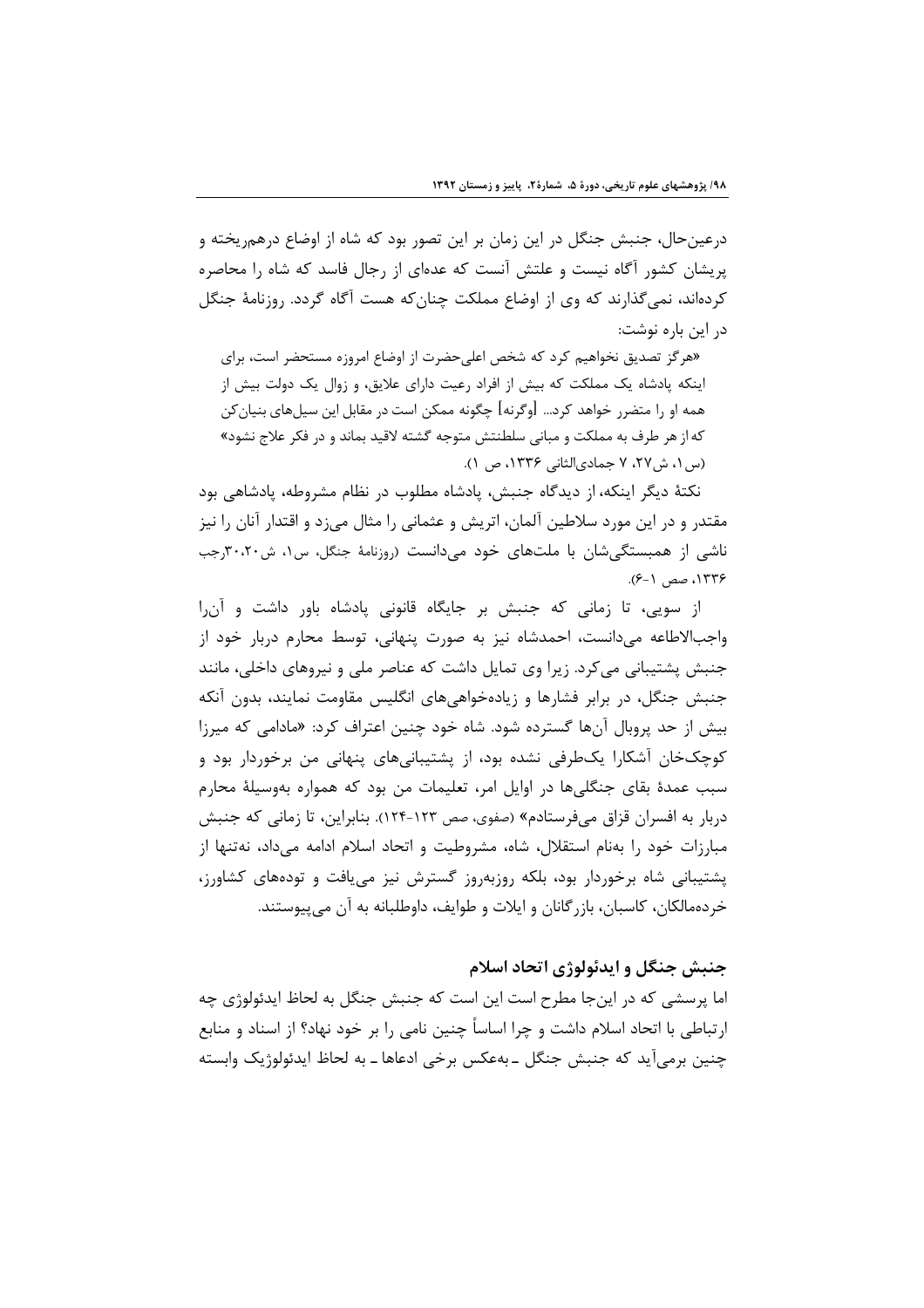یا پیرو اتحاد اسلامی که در استانبول عثمانی توسط سید جمال|لدین اسدآبادی، سید عبدالرحمن كواكبي (مؤلف كتاب معروف «طبايع|لاستبداد»)، رشيدرضا (مؤسس مجلة «المنار»)، شیخ محمد عبده، نامق کمال و دیگران تشکیل شده بود، نبود. البته اشاره شد که میرزا در تهران با چند تن از سران ملیّون وابسته به اتحاد اسلام گفتگوهایی داشته است (فخرايي، ص ٢٣). اما اين افراد نيز كه عضويت اتحاد اسلام را يذيرفته بودند، تنها به صورت فردی و پراکنده (و نه سازمان یافته)، در پیشرفت اهداف آن مے کوشیدند<sup>(۵)</sup>.

همچنان که اشاره شد، در سالهای اولیهٔ مبارزه، ایدئولوژی سیاسی جنبش جنگل، بنا بر شرایط زمان، برآمده از همان آرمانهایی بود که در بالا آمده است. این آرمانها که بيشتر بر طرد بيگانگان، احياي استقلال و ايدئولوژي انقلاب مشروطه استوار بود، چندان ارتباط و تناسبی با ایدئولوژی و روشهای اتحاد اسلام عثمانی نداشت. چراکه مبنای فعالیت این گروه، اندیشههای سیاسی|ی بود که در دهههای پیش از آن در کشورهای مسلمان، از هند تا مصر مطرح شده و مورد بحث قرار گرفته بود. محور آن اندیشهها عبارت بود از اتحاد مسلمانان از هر فرقه و مذهبی در برابر تهاجمات غرب به ممالک اسلامي. به عبارت ديگر، گردآوري مسلمانان جهان زير يک پرچم واحد (تحتنظر سلطان عثمانی) برای مبارزه با استعمار و استبداد و ایجاد یک وزنهٔ سیاسی جهانی برای اسلام (کوهستانینژاد،۲۰؍ بامداد، ج۱، صص ۲۷۲-۲۷۳). اما تفسیر و برداشت جنبش جنگل از اتحاد اسلام بیشتر کاربرد داخلی داشت. این تفسیر در روزنامهٔ جنگل چنین بازتاب یافته است:

«...بلي ما بهنام اتحاد اسلام قيام كرديم و به اين جمعيت مقدس منتسبيم، ولي بايد دانست كه طرفدار اتحاد اسلاميم بنام سادة انما المؤمنون اخوه، يعني مي گوييم در اين موقع كه تشتت کلمه و اختلاف اسلامیان، مسلمانان را به دست دشمن عمومی ذلیل و زبون کرده، نباید مسلمانان برادر کشی کنند و بنام شیعه و سنی و سایر عناوین مذهبی به جان هم افتاده و مجال استفاده به دشمن عمومي بدهند» (س ۱، ش۲، ۱۵جماديالآخر، ۱۳۳۶، ص۲).

سیس در ادامهٔ همان مقاله توضیح بیشتری می دهد:

«به حکم اینکه ما ایرانی هستیم و مسئول و وظیفهدار حفظ این آب و خاک، ایران و وطن مقدس ایرانیان در نظر ما بر تمام بلاد و ممالک اسلامی مقدم است و بعد از موفقیت به انجام وظايف ايرانيت البته برادران اسلامي، مادامي كه به وظايف اخوت خود عمل كنند بر دیگران مقدم خواهند بود و از استقلال ممالک اسلامی خرسند و از تزلزل استقلال خانههای مسلمين متأثر مي شويم. اينست معنى اتحاد اسلام كه ما مي گوييم» (همان جا).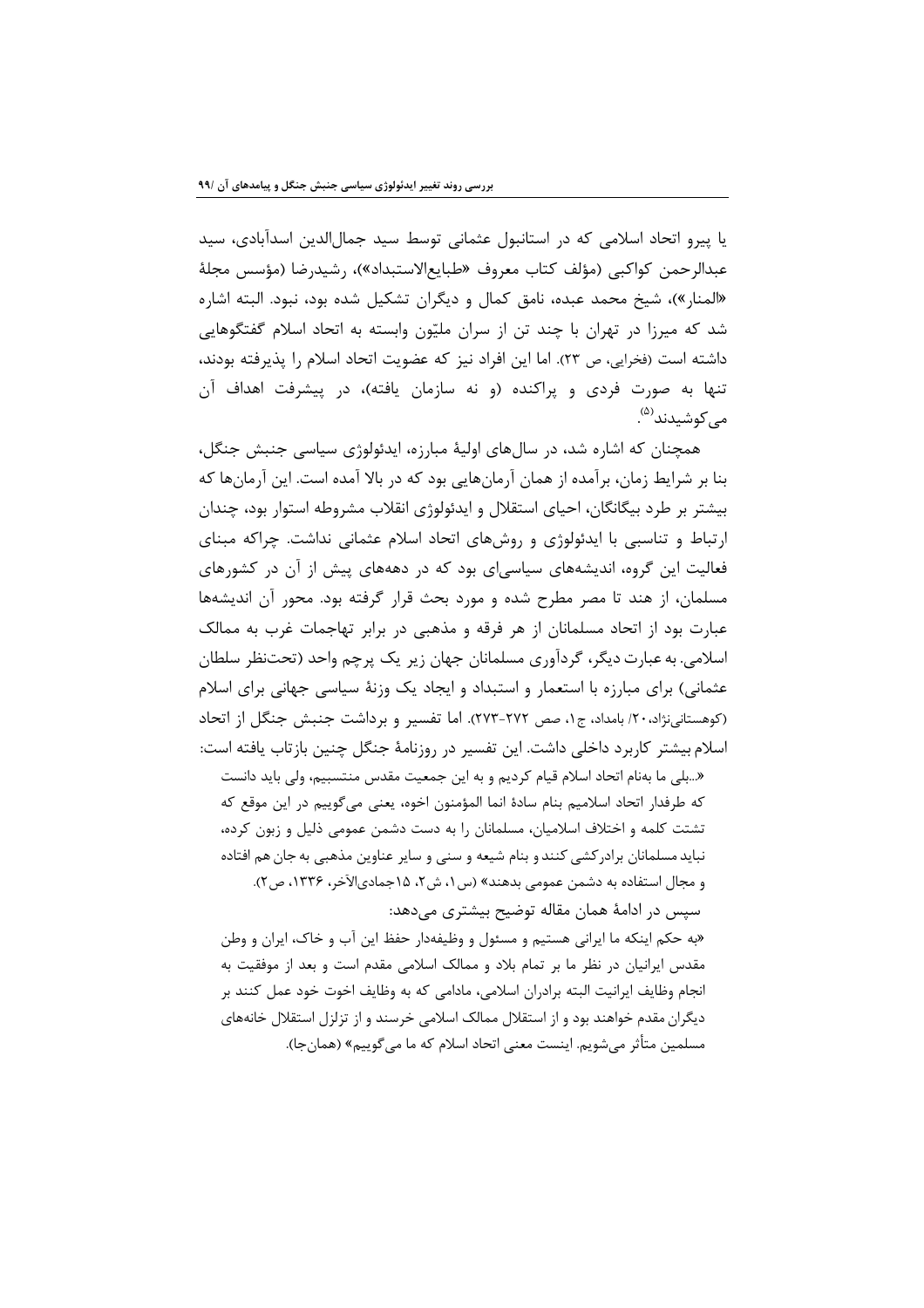بنابراین، ملاحظه می شود که تفسیر جنبش از مفهوم «اتحاد اسلام» با آنچه که موردنظر اتحاد اسلام عثماني بود تفاوت داشت. جنبش الويت را به «وطن» مي داد و حفظ آب و خاک ایران را مقدم بر سایر ممالک اسلامی میدانست. براین اساس، در اندیشهٔ سیاست خارجی جنبش، پس از «وطن» ممالک اسلامی به شرطی که به «وظایف اخوت خود» عمل می کردند مقدم بودند و سیس دیگر کشورهای جهان که روابطشان سودمندتر بود مدنظر قرار میگرفتند (همانجا). میرزا نیز بارها در مکاتبات و خطابههای خود، مبارزات جنبش را در راستای اهداف «ملی ـ مذهبی» توصیف می کرد. به عنوان مثال، در جریان جنگ با انگلیسی ها در سال ۱۲۹۷ هـش (۱۳۳۶هـق)، به پاران خود گفت: «ما مدتی است با انگلیسیها به جنگ مشغولیم و اکنون در راه مدافعه از آمال ملی و مذهبی در مقابل تجاوزهای حقشکنانه آنها از هیچگونه کوششی خودداری ننمودهایم» (گیلک، ص ۷۳). درعین حال، در میهن پرستی و اعتلای عظمت آن، جنبش نگاهی هم به شکوه دوران باستان داشت: «برسیم به آن ساعتی که بیرق شیر و خورشید خود را به افتخار استقلال وطن کیان و مهد ساسانیان بر فراز کنگرهٔ قصور عالی… برافراشته» (روزنامهٔ جنگل، س۱، ش۲۸، ۱۵جمادیالآخر ۱۳۳۶، صص۱-۲).

از سویی، حاج احمد کسمایی، از بنیانگذاران و رهبران قدرتمند جنبش نیز در یادداشتهای خود، وابستگی و ارتباط «جمعیت اتحاد اسلام» را ـ که عنوان اصلی جنبش جنگل بود<sup>(۶)</sup> ـ با «اتحاد اسلام عثمانی» یا هر حزب و دستهٔ سیاسی دیگر رد می کند. وی دربارهٔ علت انتخاب این عنوان برای جنبش می،نویسد که چون در آغاز کار، جلسات کمیته در رشت هفتهای یکبار به طور سری تشکیل می شد، و مأموران روس از تشکیل این جلسات آگاه شده بودند، ازاین٫و، کمیته پیشنهاد کرد که هر هفته در منزل یکی از اعضا، مجلس روضهخوانی تشکیل شود و در پوشش آن اعضای کمیته نیز کار خود را انجام دهند، زیرا تشکیل مجالس روضهخوانی و عزاداری آزاد بود. بر این اساس، تصمیم گرفته شد «برای علنیکردن موجودیت کمیتهٔ سری و فعالیتهای آن»، نام هیئت اتحاد اسلام بر روی جمعیت گذاشته شود. بنابراین، هیئت اتحاد اسلامی که بدینسان با شرکت میرزا کوچکخان تشکیل شده بود، وابسته به هیچ سازمان یا جمعیت دیگری به همین اسم یا عنوان نبود (کسمایی، ص ۵۱). بر اساس این شواهد، «هیئت اتحاد اسلام»، نامی بود که از آغاز بر جنبش گذاشته شده بود و مدتها نیز با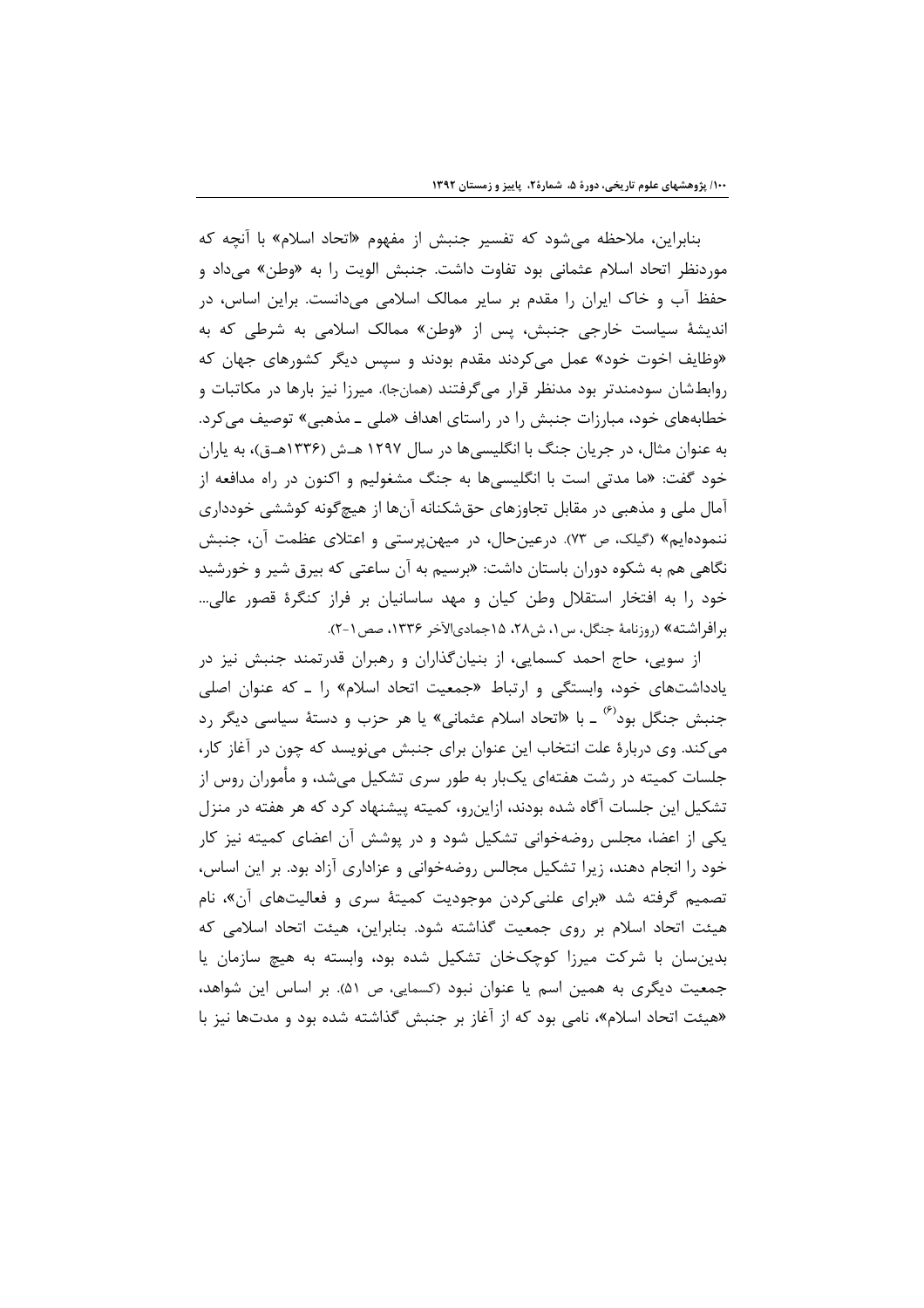همین نام خوانده میشد. ازاین و، ارتباطی با اتحاد اسلام عثمانی نداشته و از لحاظ آرمان و ايدئولوژي نيز با آن متفاوت بود.

چگونگي ارتباط با بلشويکها و تأثير آن بر روند تغيير ايدئولوژيک جنبش رویدادها و علل مختلفی دستبهدست هم داده و زمینههای ارتباط و همکاری جنبش جنگل و بلشویکها را فراهم ساخته بودند. از پیامدهای این ارتباط، تأثیراتی بود که ايدئولوژي بلشويكي، رفته فته بر ايدئولوژي جنبش نهاد. اما پيش از همه، اين، رويدادها و اوضاع داخلی بودند که جنبش را بهسوی بلشویکها سوق دادند. ازاین,و، نگاهی به آنها برای فهم بهتر علل این ارتباط مؤثر خواهد بود.

الف- زمينهها و تأثير رويدادهاي داخلي: دربارهٔ علل و چگونگي گرايش جنبش جنگل به بلشويکها ــ که با يک چرخش ايدئولوژيک نيز همراه بود ــ چند رويداد مهم و تأثیرگذار را باید مورد توجه قرار داد. این رویدادها، بهویژه از زمان رویکارآمدن دولت وثوق|لدوله در ۱۳ مرداد ۱۲۹۷ (۲۷ شوال ۱۳۳۶) بود که یکی پس از دیگری رخ دادند و تعادل جنبش را بهم ریختند. یکی از مهمترین این حوادث، جنگهای جنبش جنگل با نیروهای انگلیسی، در مسیر منجیل تا رشت بود که از ۲۴خرداد همین سال آغاز شده بود. هرچند که در این جنگها جنبش ضرباتی به ارتش مجهز انگلیس وارد کرده بود، اما رفته فته قواي نظامي و تسليحاتي جنبش نيز به تحليل رفت و سرانجام به صلحي با انگلیسی ها در ۲۲ مرداد ۱۲۹۷ (۶ ذیقعده ۱۳۳۶) منجر گردید که چندان به سود جنبش نبود (ميرابوالقاسمي، ص١۵٠).

رويداد ديگري كه چندان هم بي تأثير از حادثهٔ پيشين نبود، تسليمشدن حاج احمد کسمایی، از رهبران پرنفوذ جنبش با نیروهایش به دولت وثوق|لدوله بود. تسلیم شدن ینهانی وی که به روایتی در ۶ اسفند ۱۲۹۷(۲۳ جمادیالاول ۱۳۳۷) روی داده بود، ضربهٔ سنگین دیگری بود بر پیکر جنبش. زیرا در پی تسلیمشدن وی، نیروی جنگل دیگر در فومنات در امان نبود و از سویی توان مقاومت در برابر قوای مشترک دولتی ـ انگلیسی را نیز نداشت (گیلک، ص١٩٢/ فخرایی، صص ١٧٤-١٧٧). در چنین شرایطی، جنبش ناگزیر به یک عقبنشینی طولانی بدون استراتژی، به سوی تنکابن دست زد که بسیار سخت و طاقتفرسا بوده و سبب تحلیل رفتن بیشتر قوای آن گردید.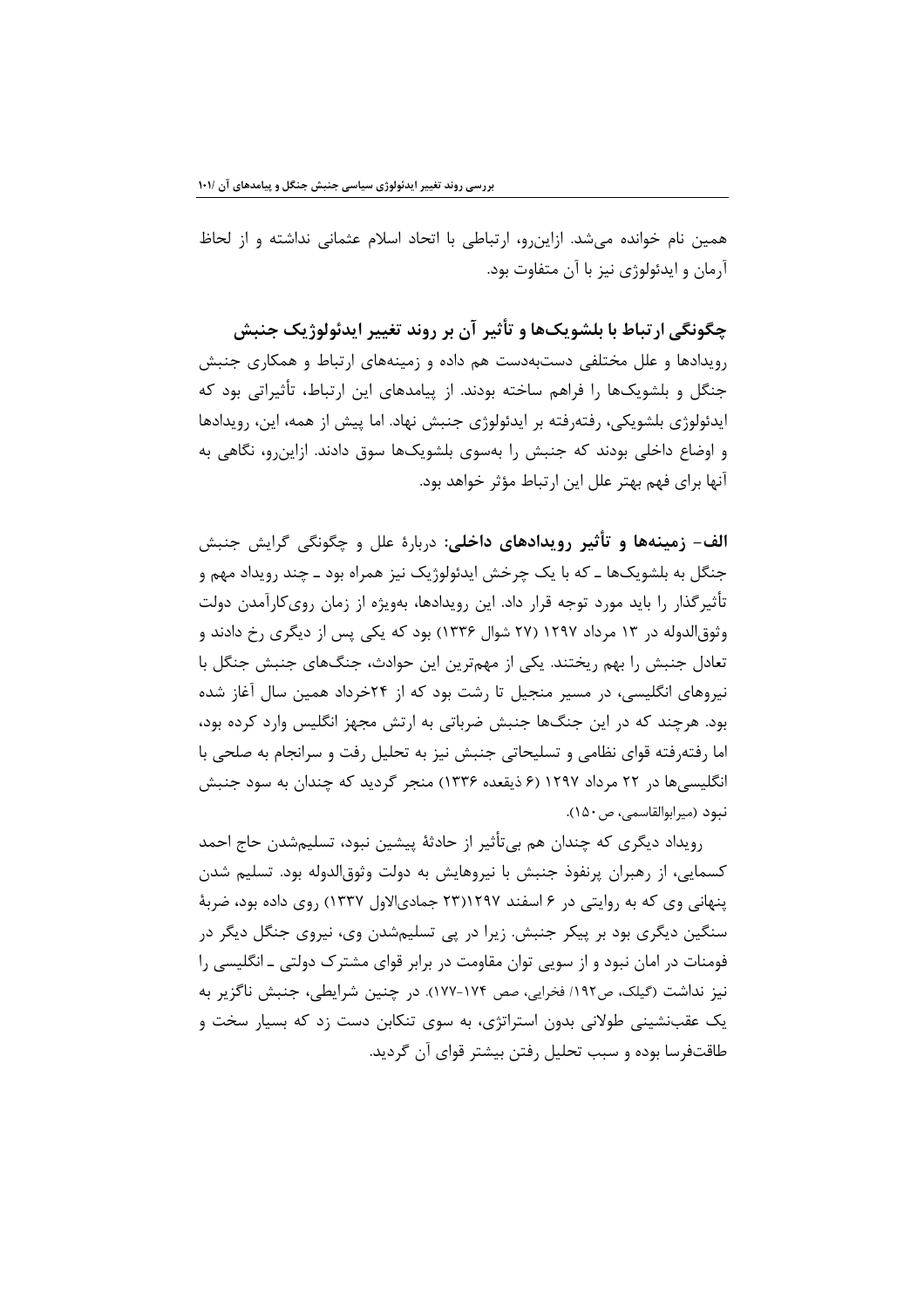این دشواریها نیز به نوبهٔ خود بر رویداد بعدی، یعنی تسلیم شدن دکتر حشمت، یکی دیگر از رهبران برجستهٔ جنبش بی تأثیر نبود. خستگی و فرسودگی ناشی از این عقبنشینی ازیکسو، و اعتماد دکتر حشمت به سوگند مقامات دولتی، در اماندادن به وی ازسوی دیگر، سبب شد که او نیز با حدود ۲۷۰ تن از همراهانش تسلیم شود. اما مقامات دولتی، با زیر پاگذاشتن سوگند خود، وی را به جرم مخالفت و مبارزهٔ مسلحانه بر علیه نظام سلطنت و دولت، در ۲۲ اردیبهشت ۱۱۱۲۹۸ شعبان ۱۳۳۷) در رشت اعدام کردند (میرابوالقاسمی، صص۱۱۳-۱۱۹). نفس این اعدام در واقع دو نکتهٔ ایدئولوژیک را نیز گوشزد می کرد: یکی اینکه سوگندشکنی مقامات دولتی در مورد دکتر حشمت، بیش|زییش اعتماد و اعتقاد جنبش را نسبت به «اصلاح دولت»، تشكيلات دولتي و حتى پادشاه مشروطه سست کرده بود. دیگر اینکه در این مرحله ــ چنان که از جریان محاکمهٔ دکتر حشمت در دادگاه نیز برمی آید ـ جنگل از نظر حکومت به عنوان جنبش مسلحانهٔ ضدسلطنتی شناخته می شد که دیگر نمی توانست آن تعامل گذشته را با قوهٔ مجریه و یادشاه مشروطه داشته باشد.

مجموعهٔ رویدادهای فوق جنبش را در موضع ضعیفی قرار داده بود و ازسویدیگر، یک شکاف ایدئولوژیک در باورهای جنبش نسبت به جایگاه دولت و یادشاه مشروطه ایجاد کرده بود. چنین شرایطی در مجموع زمینه را برای نزدیکی جنبش به بلشویکها فراهم کر د.

مسئلهٔ دیگر، تغییراتی بود که در رهبری جنبش پدید آمده بود و این تغییرات نیز بر دگرگونیهای ایدئولوژیک آن تأثیر داشته است. در سالِهای اولیهٔ مبارزات جنبش، «هیئت اتحاد اسلام» رهبری جنبش را برعهده داشت که گفته شد «مرکز ثقل و مغز متفکر» جنبش محسوب میشد و اعضای آن بیشتر از علما و روحانیان بودند. اما برای این که افراد غیر روحانی نیز بتوانند به عضویت آن درآیند، عنوان آن را به «کمیتهٔ اتحاد اسلام» تغییر دادند (فخرایی، ص۹۶). در نتیجه افرادی با افکار و انگیزههای گوناگون وارد کمیته شدند که کارکرد برخی از آنان به زیان جنبش تمام شد<sup>٬٬٬</sup>. بنابر آنچه گفته شد، با تسلیم شدن حاج احمد کسمایی، اعدام دکتر حشمت، سپس بازگشت از راهپیمایی نافرجام تنکابن و از سرگیری جنبش در فومن، دیگر از رهبری اتحاد اسلام و اندیشههای آن چندان خبری نبود (میرابوالقاسمی، صص ۱۳۵-۱۳۶). بر این اساس، حوادث یادشدهٔ بالا، تحليل فتن جنبش، شكاف ايدئولوژيک بهوجودآمده، همراه با دگر گوني هاي ايجاد شده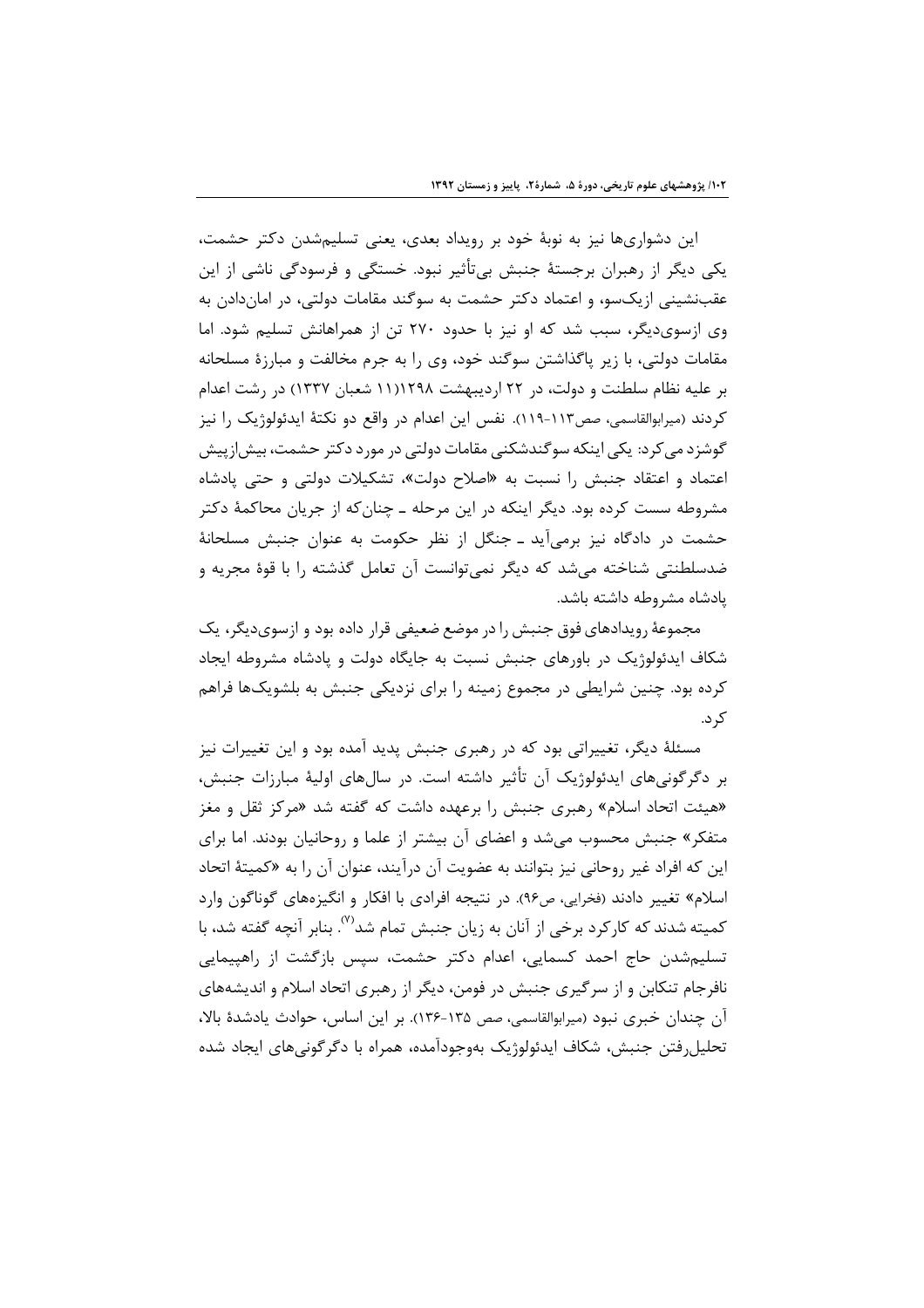در رهبری، جملگی سبب شده بودند تا جنبش به همکاری با بلشویکها روی آورد. ضرورت این همکاری نیز تجدیدنظر یا تغییر در بخشهایی از ایدئولوژی و تاکتیکهای مبارزاتي اوليۀ جنبش بود.

ب– پیشینهٔ ارتباط دوسویه بین بلشویکها و جنگلیها: پیش از رویدادهای یادشدهٔ بالا که جنبش را بهسوی همکاری با بلشویکها سوق داد، روابطی بین آنان وجود داشت که در تسهیل این همکاری مؤثر بود. پس از انقلاب اکتبر ۱۹۱۷روسیه و ظهور بلشویکها در آن کشور، رفتهرفته هرچه آنان به مرزهای ایران نزدیکتر میشدند، به همان نسبت تماسهای آنان نیز با جنبش جنگل بیشتر می شد. نشانههای بسیاری وجود دارد که بلشویکها از همان آغاز کارشان میکوشیدند تا با جنبش ارتباط برقرار کرده و در آن نفوذ نمایند. در این مورد، در گزارشی آمده است که مهدی فرخ، کارگزار وقت گیلان، دربارهٔ نگرانی دولت از نفوذ بلشویکها در منطقه، با رهبران جنبش به گفتگو پرداخته است. این گزارش نشان میدهد که نظر جنبش در جلب همکاری با بلشویکها و طرد نمایندگان روسیهٔ تزاری بود، ولی سیاست دولت مرکزی در حفظ بی طرفی و عدم مداخلهٔ هردو طرف، یعنی روسهای تزاری و بلشویکها در ایران بود (سادات عظیمی، صص ۴۳-۴۴، سند ش۱۶). البته این گفتگوها خود نشان میدهد که بلشویکها پیش تر از اینها درصدد گسترش نفوذ خود در ایران، بهویژه در جنبش جنگل بودهاند. بلشویکها به رهبران جنگل اطمینان داده بودند که به آنان کمک تسلیحاتی خواهند کرد تا با هم بر علیه مأموران تزاری، مانند ژنرال باراتف و افسینکو مبارزه کنند (همان جا).

همچنین، در سالهای ۱۲۹۷هـش (۱۳۳۶هـق) و ۱۲۹۸هـش (۱۳۳۷هـق)، شماری از بلشویکها در گیلان وارد جنبش شده و مبارزه می کردند. تعدادی از آنان نیز دستگیر شده بودند که از جملهٔ آنان یکی «ارسطو اسماعیلویچ» نامی بود که گفته شد از افراد مورد اعتماد میرزا کوچکخان و مشاور اداری وی بوده است (Dailami, p. 51). باز در ژوئیه ۱۹۱۹م (اواخر تیرماه ۱۲۹۸هـش)، هیئتی با میرزا ملاقات کرده و پیشنهاد کردند تا ۳۰۰مرد مسلح در اختیار وی بگذارند. اما چون در آن شرایط خاص، میرزا نمی خواست بهانهای به دست انگلیسیها بیفتد، از پذیرش آن خودداری کرد (شاکری، صص ۲۱۳-۲۱۴). اما در آن شرایط، میرزا بیشتر بهدنبال سلاح و مهمات و متخصصان آموزشهای نظامی بود. گفته شد که وی حاضر بود به چنین متخصصانی ماهانه بین ۳۰۰ تا۶۰۰ تومان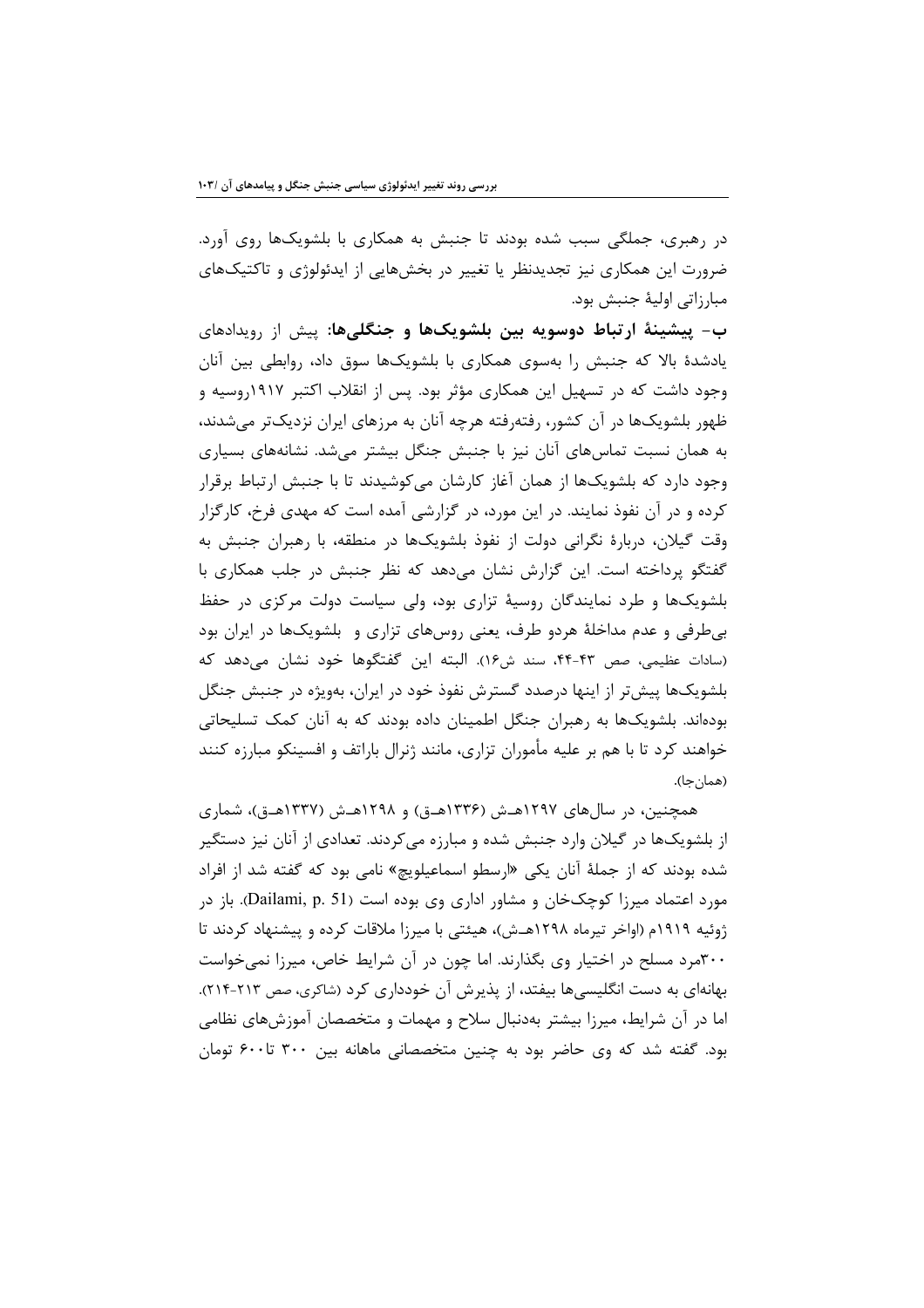حقوق بپردازد (همان، ص۲۱۳). درعینحال، چنین روابطی همراه با تبلیغات مرامی نیز بود. بنا به نوشتهٔ حاج احمد کسمایی، بلشویکها «مخفیانه در میان ما هم به سود خود تبلیغ میکردند و هم برضد بعضی از افراد سازمان آنتریک مینمودند». وی میافزاید بلشويکها و جنگل به دليل اخوت انقلابي موظف به حمايت و پاري يکديگر بودند، ولي کمکم زمانی که بلشویکها خواستند در نهضت جنگل رسوخ کرده و آن را به سوی خود متوجه نمایند، «در گیری فکری» میان جنگل با آنان آغاز شد ( کسمایی، ص ۹۰).

این شواهد نشان میدهد که بلشویکها ـ پیش از یورش نظامی به انزلی و ورود رسمی به خاک ایران ـ با جنبش جنگل در ارتباط بودهاند و بخشی از این ارتباط هم مربوط به تبلیغ مرام و ایدئولوژی بلشویکی بوده است. لذا آن «درگیری فکری» را که حاج احمد اشاره می کند به نظر می رسد در همین رابطه بوده است. ازاین و، این ارتباط طولانی بلشویکها با جنگل، رفتهرفته افکار و ایدئولوژی سیاسی میرزا و جنبش را تحت تأثیر قرار داد. چنین تأثیراتی پس از بازگشت میرزا و همراهانش از تنکابن به فومن و فروپاشی «هیئت اتحاد اسلام» آشکارتر شد. به عنوان مثال، چنین تأثیری را میتوان از پاسخ ۲۶ شهریور ۲۲۱۱۲۹۸ ذیحجهٔ ۱۳۳۷) میرزا به نامهٔ «رتمستر کیکا چینکف» ( .R Kikachinkov)، رئیس آتریاد<sup>(۸)</sup> تهران که وی را به تسلیمشدن فرا خوانده بود دریافت. در این نامه، میرزا از ایدهٔ جمهوریت یاد میکند و مینویسد: «انقلابات امروزهٔ دنیا ما را تحریک میکند که مانند سایر ممالک، در ایران اعلان جمهوریت داده و رنجبران را از دست راحتطلبان برهانیم، لکن درباریان تن درنمیدهند که مملکت ما با قانون مشروطیت اوا از روی پروگرام دمکراسی اداره گردد.» (فخرایی، ص ۲۱۹/ گیلک، ص۲۴۰)

بدیهی است که ایدهٔ جمهوریت یکشبه در ذهن میرزا خطور نکرده بود. واژههایی چون «جمهوری» و «رنجبران» نیز برآمده از اندیشههای سیاسی بلشویکها بود. همچنین، بهطور قطع می توان گفت که منظور از «انقلابات امروزهٔ دنیا» یکی هم همان انقلاب بلشویکی ۱۹۱۷م (۱۲۹۶هــش) بوده است.

طرح چنین اندیشههایی بیانگر چرخشی در ایدئولوژی جنبش به سوی بلشویکها بوده است و اینکه میرزا در این برهه، فاصلهٔ خود را با آن دسته از مخالفان تغییر سلسلهٔ قاجار و نيز مخالفان جمهوريت افزايش داده بود. به طور كلي، پأس ميرزا از دولت و درباریان در ادارهٔ مملکت «با قانون مشروطیت [و] از روی پروگرام دمکراسی»، گویای نقطهٔ عطفی در اتخاذ راهبرد نوین سیاسی وی در روپارویی با دولت تهران و انگلستان بهشمار می رود. ازسوی دیگر، واژگان به کار گرفته شده در این نامه، بیانگر نوعی دگر گونی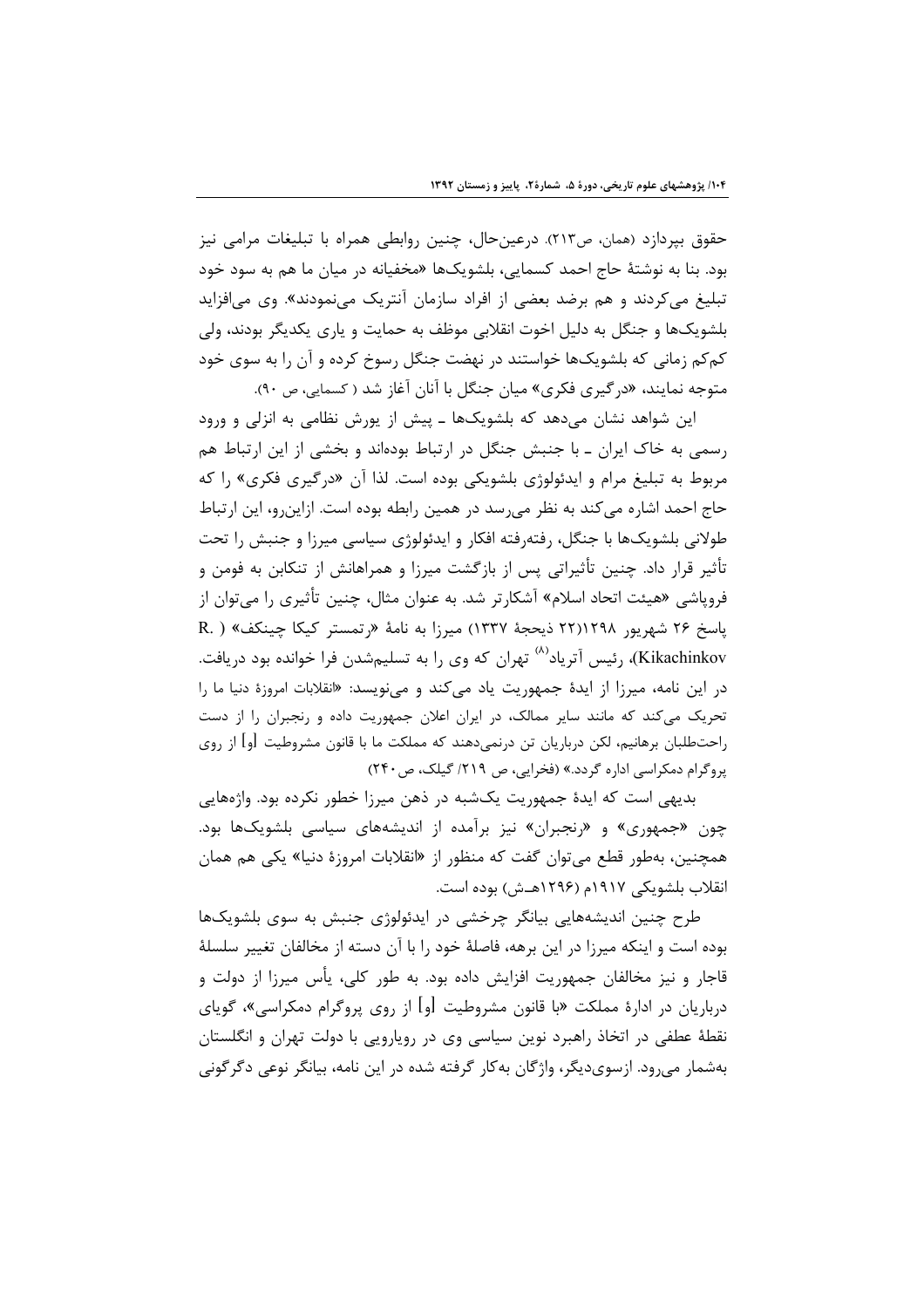است که در تاکتیک مبارزاتی میرزا در حال شکل گیری بود. چنان که در ادامهٔ همان نامه می;نویسد که برای سعادت کشور حاضر است «کرورها نفوس و نوامیس و مال ضایع شود». چنین تاکتیکی مغایر با رویهٔ پیشین وی بود که در آن سخت مخالف خونریزی و كشتن بوده است.

## اعلام «جمهوري شوروي»

همچنان که در بالا اشاره شد، بلشویکها از مدتها پیش با جنبش جنگل در ارتباط بودهاند. از این و، این نکته را باید یادآور شد که آن گونه که وقایعنگاران نوشتهاند، ورود آنان به انزلی، بهمنظور سرکوب قوای ضدانقلابی ژنرال دنیکین، برای رهبری جنبش غافلگیرانه نبود. نشانههایی وجود دارد که برای ورود بلشویکها به ایران، از پیش توافق هایی بین آنان و میرزا صورت گرفته بود. اما چون ممکن بود که این قرارها مورد سوءاستفادهٔ انگلیسیها و متحدان ایرانی آنان قرار گیرد، بر پنهان نگهداشتن آنها کوشش می شد (شاکری، ص۳۳۳). در همین رابطه، حاج احمد کسمایی ضمن شرح ارتباط بلشویکها با جنبش مینویسد: «آخرین پیشنهادشان در سال ۱۹۱۹(۱۲۹۸) این بود که پیغام فرستادند خودتان را حفظ کنید تا رفقایمان به بادکوبه برسند» (کسمایی، ص ۸۹).

بههرحال، با ورود بلشویکها به انزلی، هیئتی از جنگل به همراه میرزا به آنجا رفته و به گفتگو نشستند. در پایان نیز بر سر یک توافق ۹ مادهای به ظاهر به تفاهم رسیدند، هرچند که تضادهای ایدئولوژیک و تاکتیکی در بطن آن وجود داشت. مواد ۱ تا ۴ این قرارداد بیشتر در ربط با مسائل سیاسی و نوع حکومتی بود که میبایست در آینده تشکیل می,شد. مادهٔ ۲ این موافقتنامه متضمن «تأسیس حکومت جمهوری انقلابی موقت» بود (گیلک، ص ۲۷۳)<sup>۹۹)</sup>. براین|ساس، ایدهٔ جمهوری که میرزا در نامهٔ خود به رئیس آتریاد تهران به آن اشاره کرده بود، در این تاریخ به صورت قرارداد درآمد و رسماً پذیرفته شد. اما جمهوری انقلابی موقت، برای منطقهٔ گیلان در نظر گرفته شده بود و طبق مادهٔ ۳ همان موافقتنامه، مقرر شد پس از فتح تهران و تأسیس مجلس مبعوثان، هر نوع حکومتی را که نمایندگان ملت بیذیرند، همان به رسمیت شناخته شود (همانجا). اما کمی بعد، یعنی در ۱۶ خرداد ۱۲۹۹(۱۸ رمضان ۱۳۳۸)، و دو روز پس از ورود میرزا به رشت، رسماً بیانیهٔ دیگری صادر شد که بلشویکها و کمونیستهای ایران (حزب عدالت) در تنظیم آن نقش داشتهاند. لحن این بیانیه تندتر بود و تغییر اندیشههای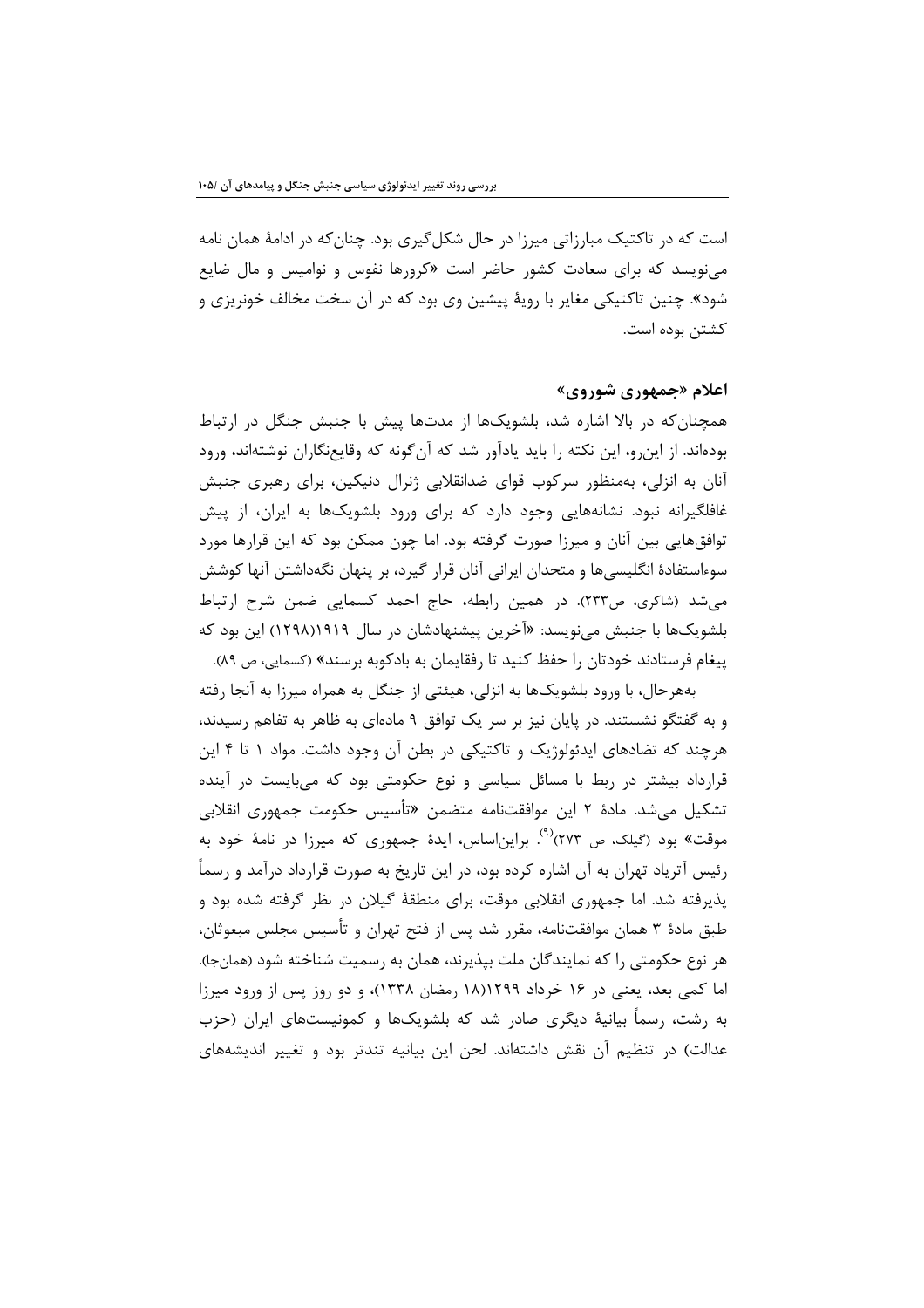سیاسی را آشکارتر ساخت. این بیانیه نیز در پایان ۴ ماده داشت که در مادهٔ ۱ آن آمده بود: «جمعیت انقلاب سرخ ایران اصول سلطنت را ملغی کرده جمهوری را رسماً اعلان می کند» (گیلک، صص ۲۸۰-۲۸۱؛ فخرایی، صص۲۴۹-۲۵۰)<sup>(۱۰)</sup>. دو نکته در این ماده قابل تأمل است. یکی این که بهجای عنوان «جنبش جنگل» یا «اتحاد اسلام»، عنوان «جمعیت انقلاب سرخ ایران» به کار گرفته شد که ترکیبی از قوای جنگل و بلشویکها بود. دیگر این که اعلام جمهوری، همراه با لغو «اصول سلطنت» که بخشی از نظام مشروطهٔ سلطنتی بهشمار می رفت، به این معنی بود که جمهوری جایگزین نظام مشروطهٔ سلطنتی در ایران می شد و دیگر منحصر به منطقهٔ گیلان هم نبود. بهکارگیری «جمعیت انقلاب سرخ ایران» و اعلام جمهوری موقت که «جمهوری شوروی» نیز خوانده شد، جملگی دلالت بر تغییراتی در هویت و ایدئولوژی پیشین جنبش داشتند<sup>(۱۱)</sup>. گذشته از اینها، در مواد چهارگانهٔ این اعلامیه، دیگر گفتگویی از مجلس مبعوثان و هر نوع حکومتی ,ا که نمایندگان ملت بیذیرند نبود.

## ييامدهاي تحوّل ايدئولوژيک جنبش

این رویگردانی از مشروطهخواهی به جمهوری شوروی و لغو سلطنت مشروطه، یعنی مخالفت با یادشاهی احمدشاه و سلسلهٔ قاجار، به زیان جنبش تمام شد. از این زمان شمار مخالفان جنبش رو به افزایش نهاد. مخالفت با سلطنت مشروطه، ادعای مخالفان جنبش جنگل در تهران را ـ مبنی بر یاغی و سرکشبودن جنبش ـ به اثبات می رساند. زیرا چنین اتهامی قبلاً بارها تکرار شده بود و جنبش هر بار ناگزیر بود که آنها را از طريق روزنامهٔ جنگل تكذيب نمايد (س١، ش١٢، ١٧ ذيحجهٔ ١٣٣۵، ص١). احمدشاه نيز كه قبلاً سیاست مدارا با جنبش را در پیش گرفته بود، تغییر موضع داد. او حتی پیش از این، آن قدر به میرزا اعتماد داشت که در برابر فشارهای انگلیسیها، پیام محرمانهٔ خود را توسط وی به بلشویکها می رساند. پیام شاه توسط میرزا این بود که نمایندگان مطمئنی به قفقاز نزد بلشویکها بفرستد و بهنام ملیون ایران با آنان سازش کند و به آنان بفهماند که چگونه دستویای دولت ایران بسته است و این *ک*ه «ما ناچاریم با دولتی که قشون او و نفوذ او [يعني انگليس] ما را احاطه نموده است تا آنجا مدارا کنيم که قشون روسها به سرحدات قدیم خود برسند و خلاصه آنکه دست و داد ما بهتدریج و آهستگی به سوی آنها دراز خواهد شد» (صفوی، ص ۱۲۴). ولی جنگلی ها به گونهٔ دیگری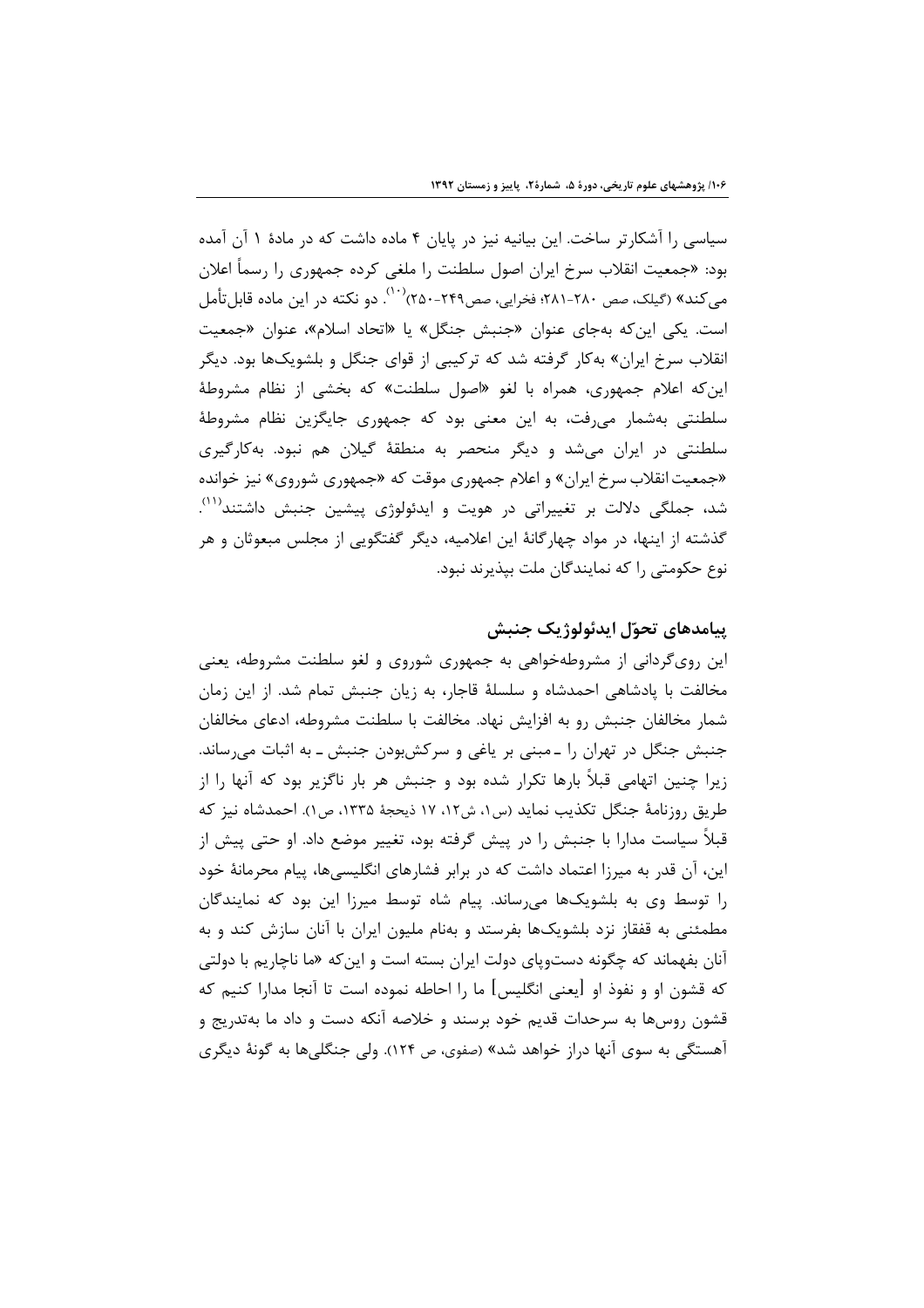رفتار کردند که تأسف شاه را بر انگیخت. شاه گفت: «اما متأسفانه جنگلی۵ها شورش را در آوردند و سازش با روسها را به صورت دیگری درآوردند» (همانجا). مفهوم این عبارت احمدشاه این بود که جنبش بجای این که به شاه اعتماد کند و بلشویکها را از تمایلات ضدانگلیسی شاه مطمئن سازد، خود بر علیه پادشاه مشروطه با آنان همپیمان شده بود.

ازاین و، پس از آن دیگر به جنگل به مثابه یک جنبش ملی ـ مذهبی، ضد استبدادی، ضد بیگانه و رهاییبخش نگریسته نمیشد. بلکه به منزلهٔ جنبشی نگریسته میشد که در اثر انحراف ایدئولوژیک، به بیگانگان پیوسته و در صدد براندازی سلطنت مشروطه و سلسلهٔ قاجار است. گذشته از اینها، جنبش در پی ائتلاف و همکاری با بلشویکها، دیگر نمیتوانست در پی آرمانهای ملی ـ مذهبی خود باشد، زیرا این آرمانها با اندیشههای انترناسیونالیستی بلشویکها در تضاد بود. در پی چنین پیوندی بود که چهرههایی چون خیابانی، مشیرالدولهٔ پیرنیا (رئیس|لوزرا) نیز در پیامهایی از میرزا خواسته بودند که راه خود را از بلشویکها جدا سازد (یقیکیان، صص ۳۰-۱۲۹)<sup>(۱۲)</sup>. اما ميرزا در پاسخ نمايندهٔ مشيرالدوله گفت:

«ما این رژیم پوسیدهٔ قاجار را نمیخواهیم، زیرا از روزی که طایفهٔ قاجار به سلطنت ایران رسیدند روزبهروز بدبختی ما ملت ایران افزوده گردید… و آخرین جواب عرض می کنم که تا ساعتی عمرم باقی است از پا نخواهم نشست و تا انگلیس را از ایران خارج نکرده و تمام امور مملكت را از طايفة قاجاريه خارج ننموده و اعلام جمهوريت نداده باشم كه تا ملت ايران با دست خود مملکت را اداره نماید و ایران از دست اجنبی و خائنین نجات یابد، اسلحه به زمین نخواهم گذاشت» (صبوری دیلمی، ص ۱۵۸).

حتی عدهای از روشنفکران نیز از موضوع اعلامیهٔ جمهوری و لغو سلطنت ناخرسند شده بودند، زيرا اينان طرفدار مبارزه با انگليس و وثوق|لدوله بودند، ولي با الغاي سلطنت احمدشاه موافق نبودند<sup>(١٣)</sup>.

از سویی، هرچند که روند تغییر ایدئولوژی سیاسی از مشروطهخواهی تا جمهوری شوروی، برای رهبری جنبش ـ به دلیل ارتباط طولانی با بلشویکها ـ ناگهانی نبود، اما این تغییر برای بدنهٔ جنبش غافلگیرانه بود. زیرا از تجاوز بلشویکها به انزلی (۲۸ اردیبهشت ۱۲۹۹) تا اعلام جمهوری شوروی در رشت و لغو سلطنت (۱۶ خرداد ۱۲۹۹)، تنها بیست روز فاصله بود. در این مدت کوتاه، پذیرش این همه تغییر برای اعضای جنبش و تودهٔ هوادار آن بسیار دشوار بود. مجاهدان جنگل که در طی پنج سال و نیم گذشته، مبارزات خود را بهنام احمدشاه قاجار و نظام مشروطه انجام داده بودند، اکنون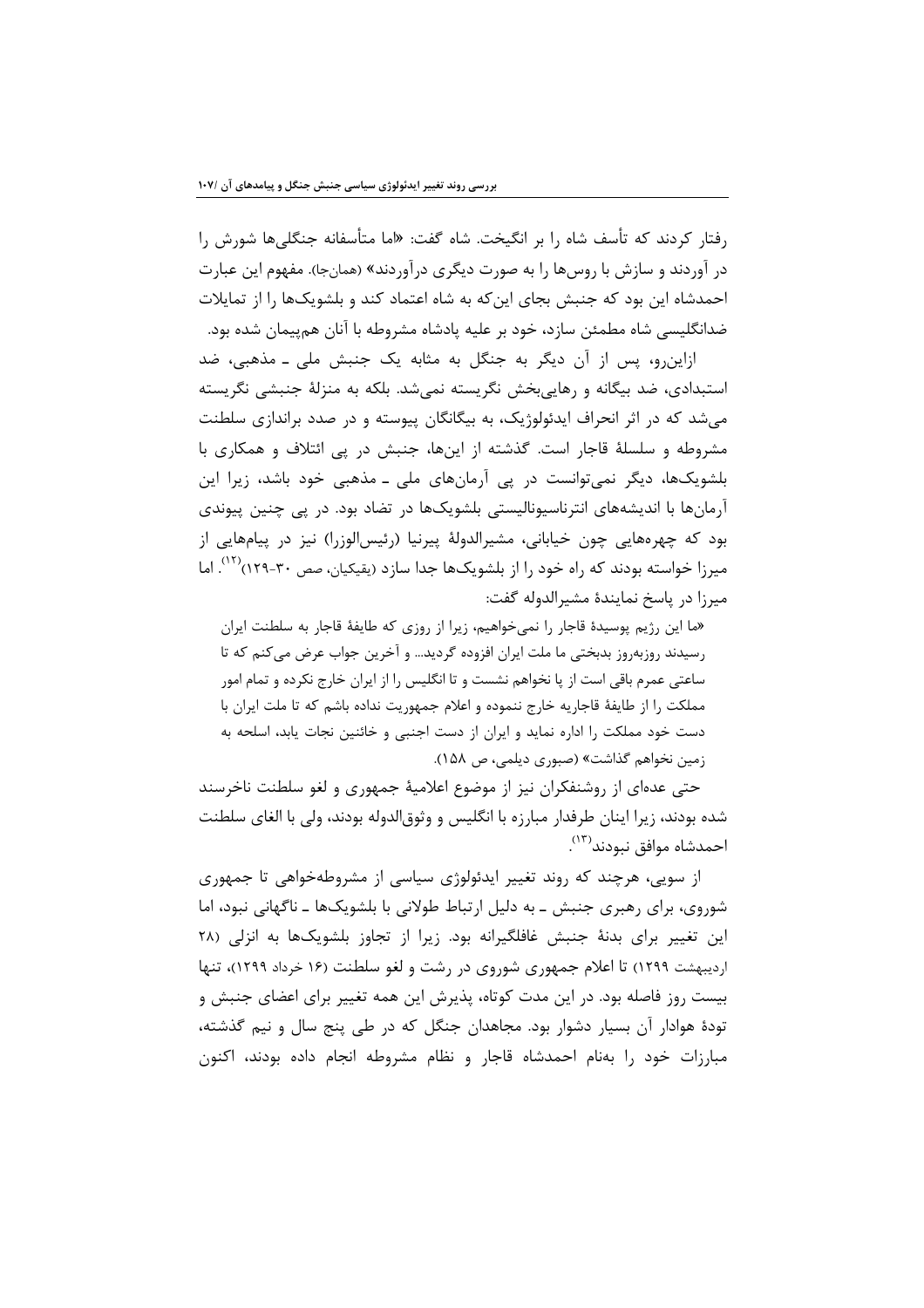نمیدانستند که چرا ناگهان باید بر ضد شاه بجنگند. از این رو، هنگامی که در میتینگها بر ضد شاه شعار میدادند، عدهای از آنان با قزاقان همصدا شده و شعار «زنده باد احمدشاه» سر می دادند (یقیکیان، ص ۸۸).

در پی اتحاد و همکاری با بلشویکها، طولی نکشید که تفاوتها و تضادهای ایدئولوژیک و تاکتیک مبارزاتی در زمینههای گوناگون سیاسی، اجتماعی و اقتصادی در عمل نمایانتر شدند. یکی از پیامدهای این تضادها، ایجاد شکاف در درون جنبش و انشعاب جناح احسان اله خان از جنگل بود. وی که گفته شد احساسات ضد مذهبی داشته و از پیش نیز تحتتأثیر اندیشههای بلشویزم و سوسیالیزم قرار داشت، با گرایش به بلشویکها، این اندیشهها را تقویت کرده و در نهایت از جنبش جدا شد و به بلشویکها پیوست ( رواسانی، صص ۱۲۲ و ۲۳۶).

همچنین، اعلام جمهوری شوروی و طرح اندیشهها و شعارهای تند کمونیستی، نگرانی طبقات ثروتمند و بازرگان را که از جنبش جنگل پشتیبانی مالی میکردند برانگیخت و آنان را از میرزا دورساخت. چنین نگرانیهایی به طبقات کارگر و صنعتگرـ که آگاهی چندانی نداشته و تحتتأثیر گفتههای همان طبقات ثروتمند قرار داشتند\_ نیز سرایت کرده بود (یقیکیان، صص۸۷-۸۸؛ شاکری، ص۵۲۴). نیز گفته شد که گرایشهای تند کمونیستی پیروان احساناله خان، افکار عمومی را روزبهروز نسبت به نهضت جنگل ــ که اصولاً رشد خود را زیر نام «اتحاد اسلام» آغاز کرده بود ــ بدبینتر مے کر د (کسمانی، صص ۲۷-۲۸)(۱۴).

از سویی، همکاری سیاسی ـ ایدئولوژیک جنگل با بلشویکها، استیلای ادبیات سیاسی بلشویکی را در پی داشت که بهصورت سیلی از واژگان کمونیستی و سوسیالیستی، همراه با تبلیغات گسترده، به منطقه سرازیر شده بود. ادبیات سیاسی بلشویکها، ادبیات سیاسی جنبش را که معرف هویت ایدئولوژیک آن بوده و ریشهٔ ملی ــ مذهبی داشت، تحتالشعاع خود قرار داده و از این منظر نیز بین جنبش و پایگاه اجتماعی آن شکاف ایجاد کرده بود. به عبارت دیگر، جنبش جنگل در پیوند خود با بلشویکها، از ادبیات سیاسی ـ اجتماعی پیشین خود که برآمده از متن جامعه و تاریخ و باورهای اتحاد اسلام و مشروطیت بوده و زمینههای تاریخی پذیرش آن نیز در جامعه وجود داشت، فاصله گرفته بود. درحالي كه پذيرش يک نظام سوسياليستي بلشويكي هيچ زمینهٔ تاریخی در ایران نداشته و برای مردم بیگانه می نمود. مجموعهٔ این عوامل بر پایگاه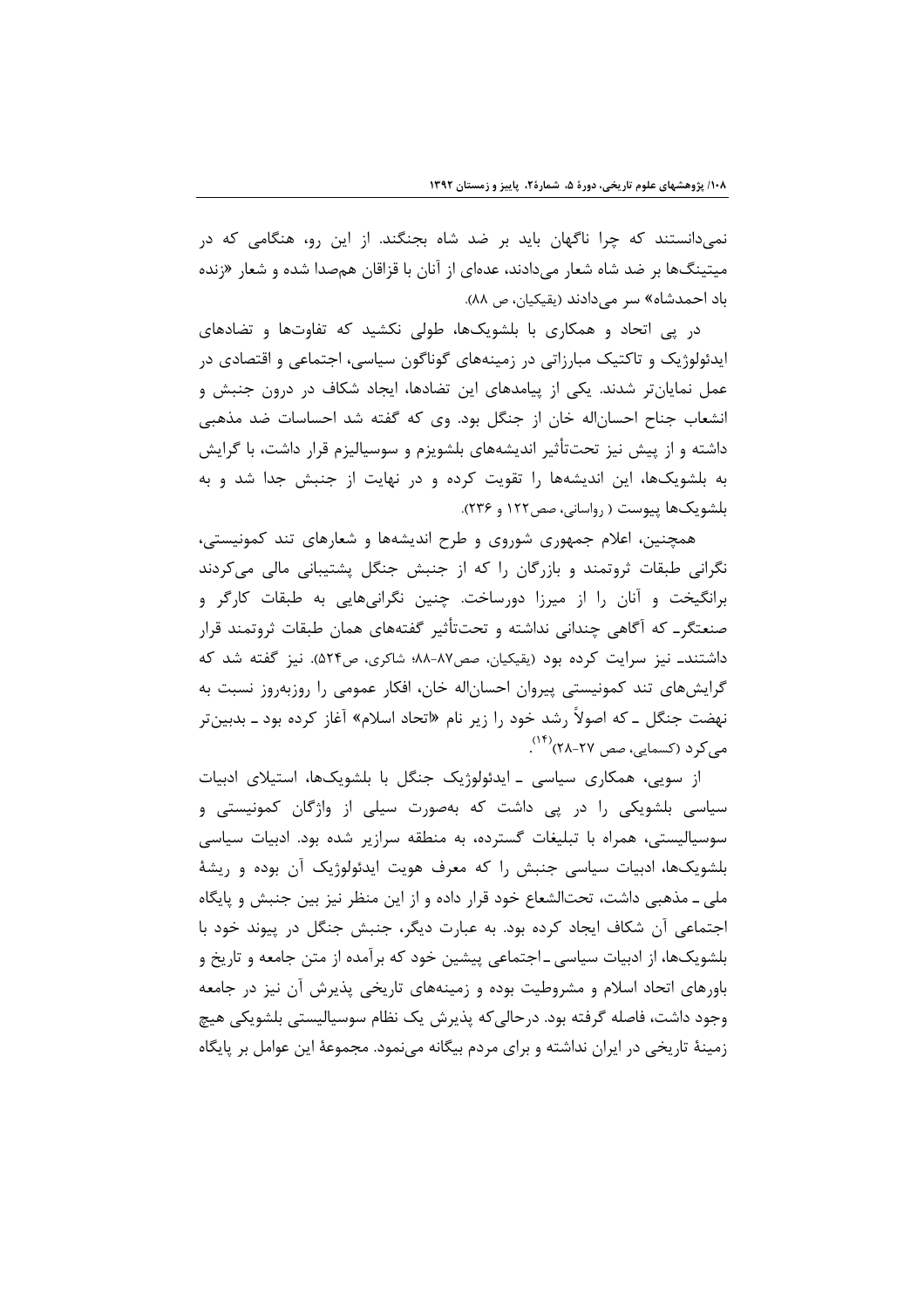مردمی جنبش و مشروعیت آن آسیب زده بود. چنان که، در گزارشی از گیلان به تاریخ ۲۶خرداد ۱۲۹۹ (۲۸رمضان ۱۳۳۸) آمده است: «نفوذ و محبوبیت کوچکخان و جنگلی ها هم در نتیجهٔ اتحاد آنها با بلشویکها و اعلان رسمی که به مردم دادهاند به کلی از بین رفت و این خود موفقیت عمدهای است برای هیئت دولت در رفع و دفع» آنها (همایش بازشناسی نهضت جنگل، ص ۱۶۶).

#### نتيجه

در این پژوهش روند تغییر ایدئولوژی جنبش جنگل، از آغاز مبارزه تا آستانهٔ کودتای سرخ بلشویکها در ۹ مرداد ۱۲۹۹ (۱۴ذیقعده ۱۳۳۸) مورد بررسی قرار گرفت. چنان که نشان داده شد، تا زمانی که جنبش بهنام استقلال، طرد بیگانگان، احیای مشروطیت، اتحاد اسلام و یادشاه مشروطه مبارزه می کرد و این عناصر محورهای ایدئولوژیک آن را تشکیل میدادند، روزبهروز دامنهٔ آن گسترش می یافت و از طبقات مختلف جامعه به آن میپیوستند. اما چند حادثه سبب تضعیف جنبش شده و در نتیجه زمینه را برای تغییر ايدئولوژي آن فراهم كرد. از جملهٔ مهمترين اين رويدادها عبارت بودند از: تحليلرفتن قوای نظامی و تسلیحاتی جنبش در پی جنگهای نابرابر با نیروهای مشترک انگلیسی ـ دولتی، تسلیمشدن دو تن از رهبران برجستهٔ جنبش (حاج احمد کسمایی و دکتر حشمت)، تغییرات در هیئت اتحاد اسلام که نقش رهبری سیاسی ـ ایدئولوژیک جنبش را ایفا می کرد و غیره. در یی چنین رویدادهایی بود که جنبش برای تقویت خود و ادامهٔ مبارزه با دشمنان خارجی و داخلی، به بلشویکها روی آورد که از مدتها پیش با آنان در ارتباط بود.

ضعف و پأس جنبش از تحقق ایدئولوژی اولیه از یکسو، و همکاری و همگرایی ایدئولوژیک با بلشویکها ازسویدیگر، رفتهرفته سبب تغییر ایدئولوژیک از مشروطهخواهی به جمهوری شوروی گردید. این تغییرات و همکاری با بلشویکها، سبب ضعف پایگاه اجتماعی جنبش گردید. زیرا جنبش متکی به طبقات زمیندار، خردهمالکان، تجار، روحانیان و کسبه بود که از هواداران ایدئولوژی اولیهٔ جنبش بهشمار میرفتند، نه جمهوری شوروی بلشویکی. اینان همچنین از نظر اقتصادی و مذهبی نیز بلشویکها و کمونیستها را خطرناک میدانستند. علاوه بر اینها، این تغییرات، هویت ملی ـ مذهبی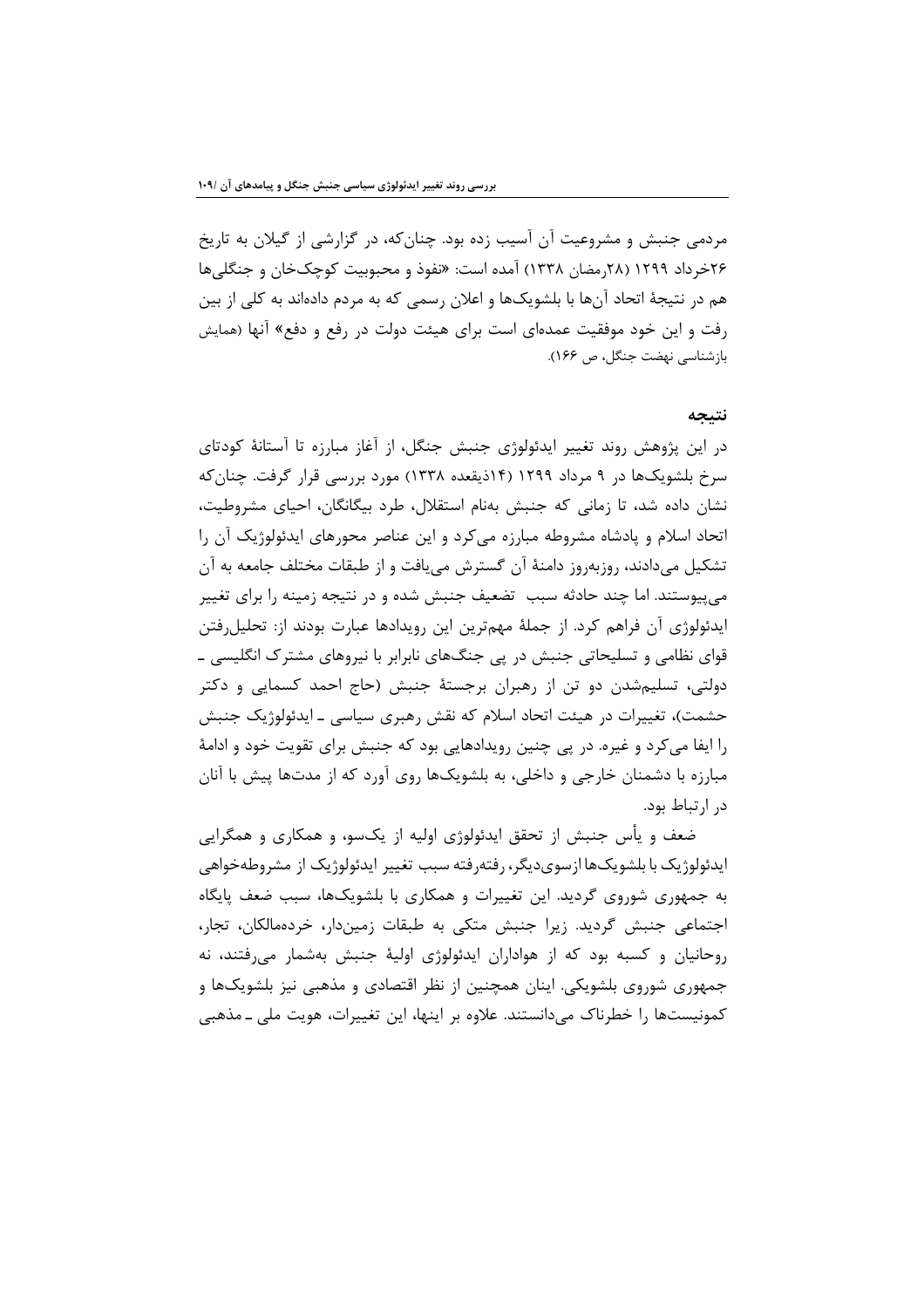جنبش را نیز تحتالشعاع قرار داد و در مجموع آن را آسیبپذیرتر و سرکوبی آن را نیز آسان تر کرده بود.

#### یے نوشت

١. دربارۂ چگونگی این مسافرت، نک: دیوسالار، صص ٢٢٤-٢٢٨ ٢. براي ملاحظهٔ اصل مرامنامه، نک: فخرايي، صص ۵۶-۵۷. ۳. جنبش بر اساس همان دیدگاه ایدئولوژیک خود، رجال و عناصر قوهٔ مجریه را به مطلوب و نامطلوب تقسیم می کرد. افرادی چون سپهسالار تنکابنی، سعدالدوله، سپهدار مالیه (سردار منصور)، فرمانفرما، ظل|لسلطان، كامران ميرزا، شعاع|لسلطنه، صولت الدوله، شيخ خزعل، سردار ارفع، قوام الملک و صارم الدوله در لیست رجال مطرود قرار داشتند (روزنامهٔ جنگل، س ۱، ش۴، ۱۲ رمضان ۱۳۳۵، ص۳). ۴. برای ملاحظهٔ عین اعتبارنامه نک: گیلک، ص ۸۰. ۵. این افراد عبارت بودند از: سیدمحمدرضا مساوات، سیدمحمد کمرهای، سلیمان محسن اسکندری، سيديحيي نداماني (ناصرالاسلام)، ميرزا طاهر تنكابني، سيدحسن مدرس، اديبالسلطنة سميعي و دیگران (فخرایی، ص ۲۳). ۶. البته «جنگل» نیز عنوان رسمی تشکیلات جنبش نبود. بلکه بعداً که مکان واقعی جنبش به جنگل منتقل گردید، به طور شفاهی و در گفتار این عنوان به جنبش اطلاق گردید. در صورتی که از همان آغاز هميشه عنوان آن «هيئت اتحاد اسلام» بوده است (كسمايي، ص ٣٢). ٧. به عنوان مثال، يكي از اين افراد بهنام رضا افشار بود كه امور مالي جنگل را به عهده داشت. وي در حالی که جنبش گرفتار مشکلات مالی بود، مبلغ ۸۴۰/۰۰۰ ریال از بودجهٔ جنبش را برداشته و به تهران گريخت (فخرايي، ص ٩٧). ۸. آتریاد (Atriad) واژهای روسی و عبارت از یک واحد نظامی است بین هنگ و لشگر به لحاظ تعداد نفرات ( عميد، ج١، ذيل حرف «آ»؛ شاكري، ص ٢۴٨). ۹. سه مادهٔ دیگر از چهار مادهٔ یادشده به شرح زیر بودند: «۱- عدم اجرای اصول کمونیزم از حیث مصادرهٔ اموال و الغای مالکیت و ممنوعبودن تبلیغات. ۳- پس از ورود به تهران و تأسیس مجلس مبعوثان، هر نوع حکومتی را که نمایندگان ملت بپذیرند. ۴- سپردن مقدرات انقلاب بهدست این حکومت و عدم مداخلهٔ شورویها در ایران» (فخرایی، ص ۲۴۴؛ گیلک، ص ۲۷۳). ۱۰. سایر مواد چهارگانه عبارت بودند از: «۲- حکومت موقت جمهوری حفاظت جان و مال عموم اهالی را به عهده می گیرد. ۳- هر نوع معاهدهای را که به ضرر ایران قدیماً و جدیداً با هر دولتی شده لغو و باطل میشناسد. ۴- حکومت موقت جمهوری همهٔ اقوام بشر را یکی دانسته تساوی حقوق دربارهٔ آنان قائل و حفظ شعائر اسلامی را از فرایض می داند» (فخرایی، صص ۲۴۹-۲۵۰).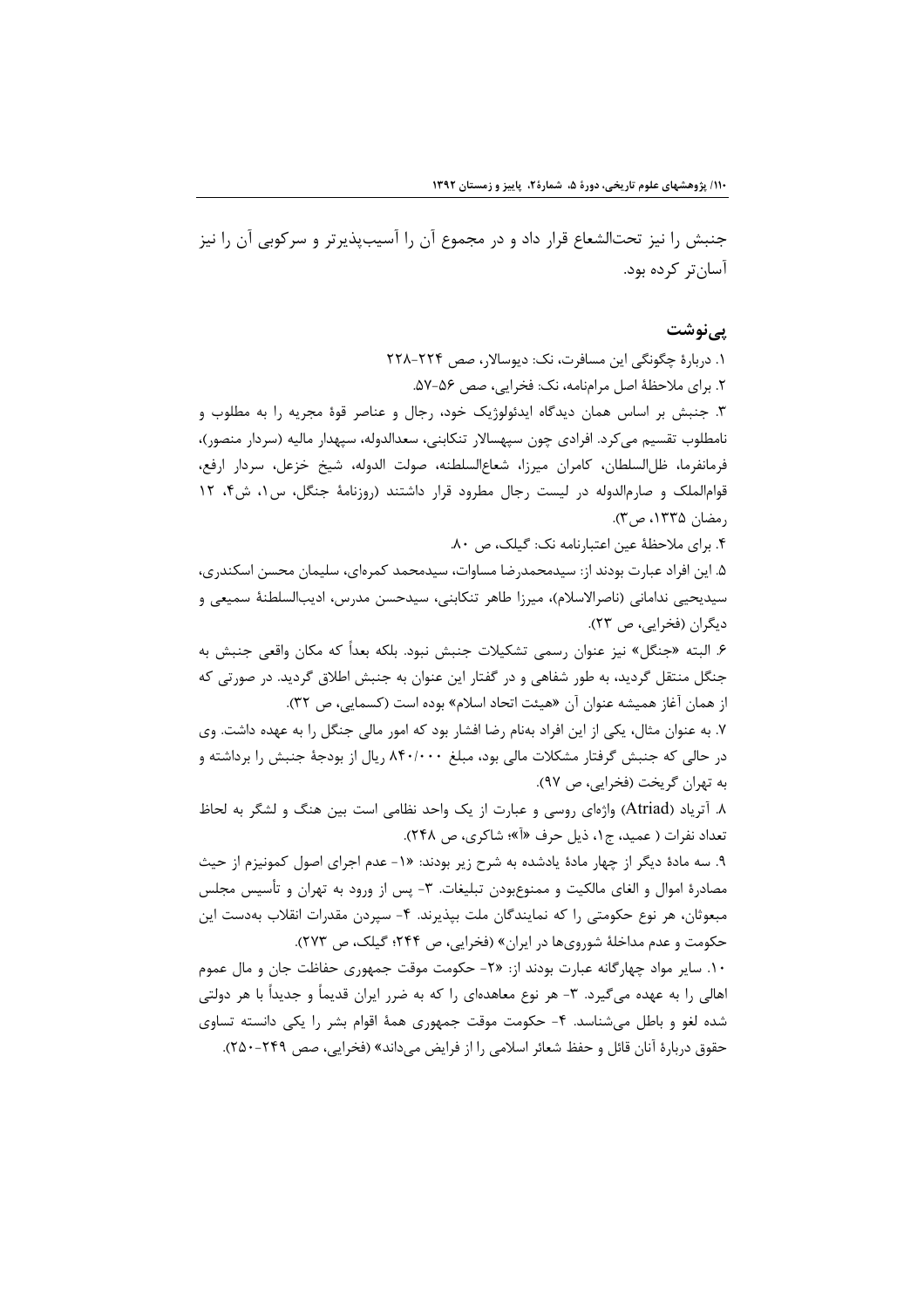۱۱. واژهٔ «جمهوری شوروی» مفهومی دوگانه را القا می کرد: یکی «شورایی بودن»، دیگری «شوروی بودن» یعنی برآمده از نظام شوروی بلشویکی. البته از آن پس «شوروی سازی» در محتوا و ساختار جنبش هم آغاز شده بود. به عنوان نمونه، حتى آرم شير و خورشيد دولت شاهنشاهي را دست كاري کرده و یک داس و چکش نیز بر بالای خورشید اضافه کردند و آن ا «آرم جمهوری انقلابی گیلان» نامیدند. کابینهٔ وزرای جمهوری نیز به پیروی از الگوی شوروی، خود را «شورای کمیسرهای خلق» ناميد (پرسېتس، ص ٣۶). ۱۲. شیخ محمد خیابانی به میرزا نوشته بود: «چه فرقی در بین شما و وثوق|لدوله است؟ وثوق|لدوله می خواهد ایران را با مساعدت لشگریان انگلیس اداره کند، شما می خواهید ایران را با مساعدت لشگریان روس اشغال کرده و اداره کنید» (یقیکیان، ص ۱۳۷). ۱۳. به عنوان مثال، نسیم شمال در طرفداری از احمدشاه، اشعار زیادی را در جای جای دیوان خود به وی اختصاص داده است، درحالی که در مجموع، نظرش نسبت به جمهوری منفی است (حسینی، صفحات مختلف). ۱۴. کسمایی می|فزاید این بدبینیها به جایی رسیده بود که بعدها استقبال از سر بریدهٔ میرزا به گونهای انجام شد که شایستهٔ آن انقلاب آزادیخواه نبود (کسمایی، صص ۲۷-۲۸).

## منابع كتاب

## آلياني، شاهيور، *نهضت جنگل و معين رعايا ( حسن خان آلياني )*، فرشيد، تهران، ١٣٨۵. بامداد، مهدی، *شرح حال رجال ایران*، چاپ چهارم، زوار، تهران، ۱۳۷۱، ج۱. پرسیتس، مویس*ی، بلشویکها و نهضت جنگل*، ترجمهٔ حمید احمدی، شیرازه، تهران، ۱۳۷۹. جنگلی، میرزا اسماعیل، *قیام جنگل (یادداشتها میرزا اسماعیل جنگلی)*، به کوشش اسماعیل رائين، جاويدان، تهران، ١٣۵٧. حسینی (رشتی)، سید اشرفالدین، *دیوان کامل نسیم شمال*، با مقدمهٔ سعید نفیسی، چاپ سوم، سعدي، تهران، ١٣٧٠. رحيمزاده صفوى، على اصغر، *اسرار سقوط احمدشاه، به كوشش بهمن دهگان*، فردوسى، تهران،  $.1757$ رواساني، شاپور، *نهضت ميرزا كوچک خان جنگلي و اولين جمهوري شورايي در ايران*، شمع، تهران، .1٣۶٨

صبوری دیلمی، محمدحسن، *نگاهی از درون به انقلاب مسلحانه جنگل*، چاپخانهٔ مظاهری، تهران،  $.1710$ 

شاکری، خسرو، *میلاد زخم (جنبش جنگل و جمهوری شوروی سوسیالیستی ایران)*، ترجمهٔ شهریار خواجيان، اختران، تهران، ١٣٨۶.